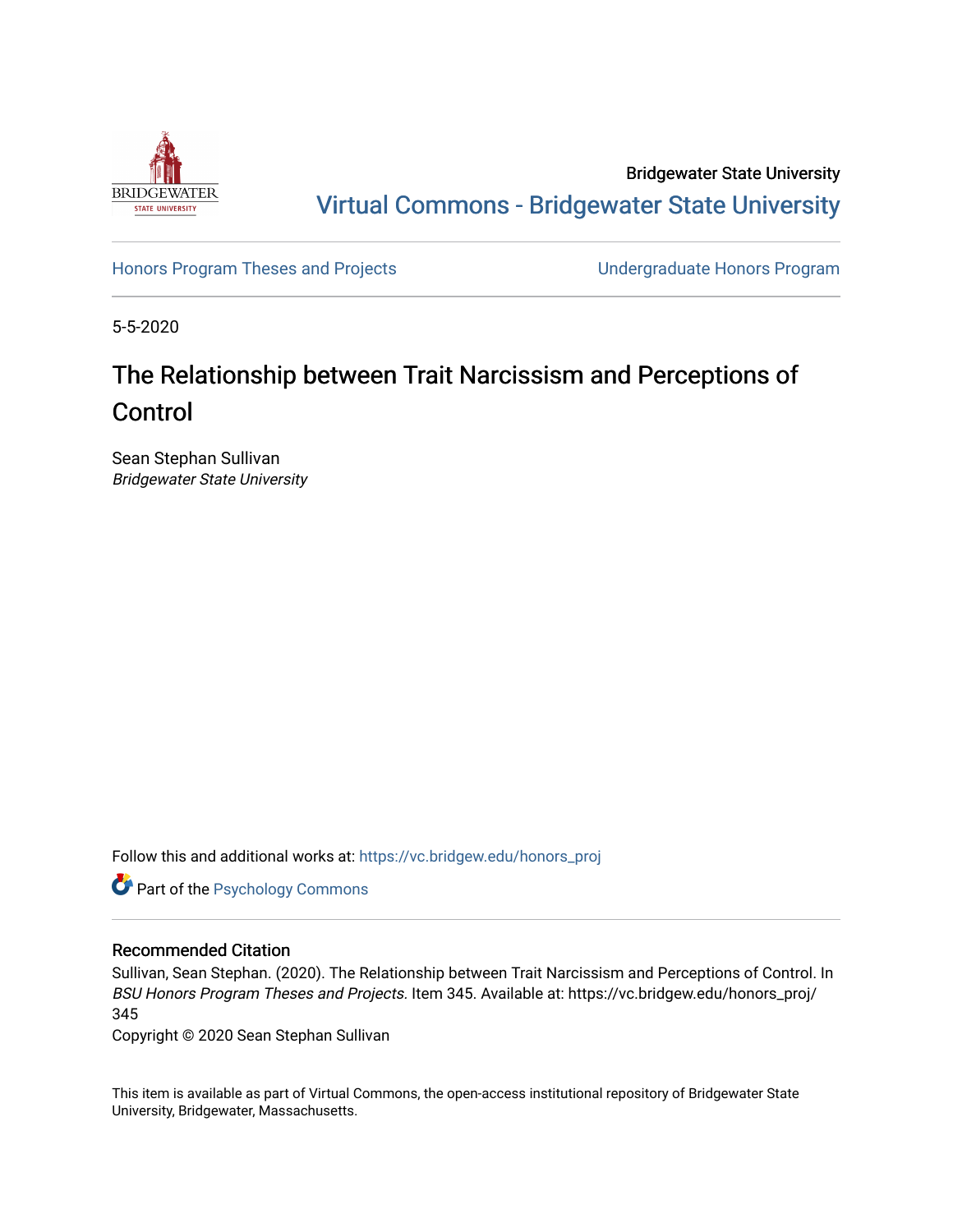The Relationship between Trait Narcissism and Perceptions of Control

Sean Stephan Sullivan

Submitted in Partial Completion of the Requirements for Commonwealth Honors in Psychology

Bridgewater State University

May 5, 2020

Prof. Ashley Hansen-Brown, Thesis Advisor Dr. Michael J Root, Committee Member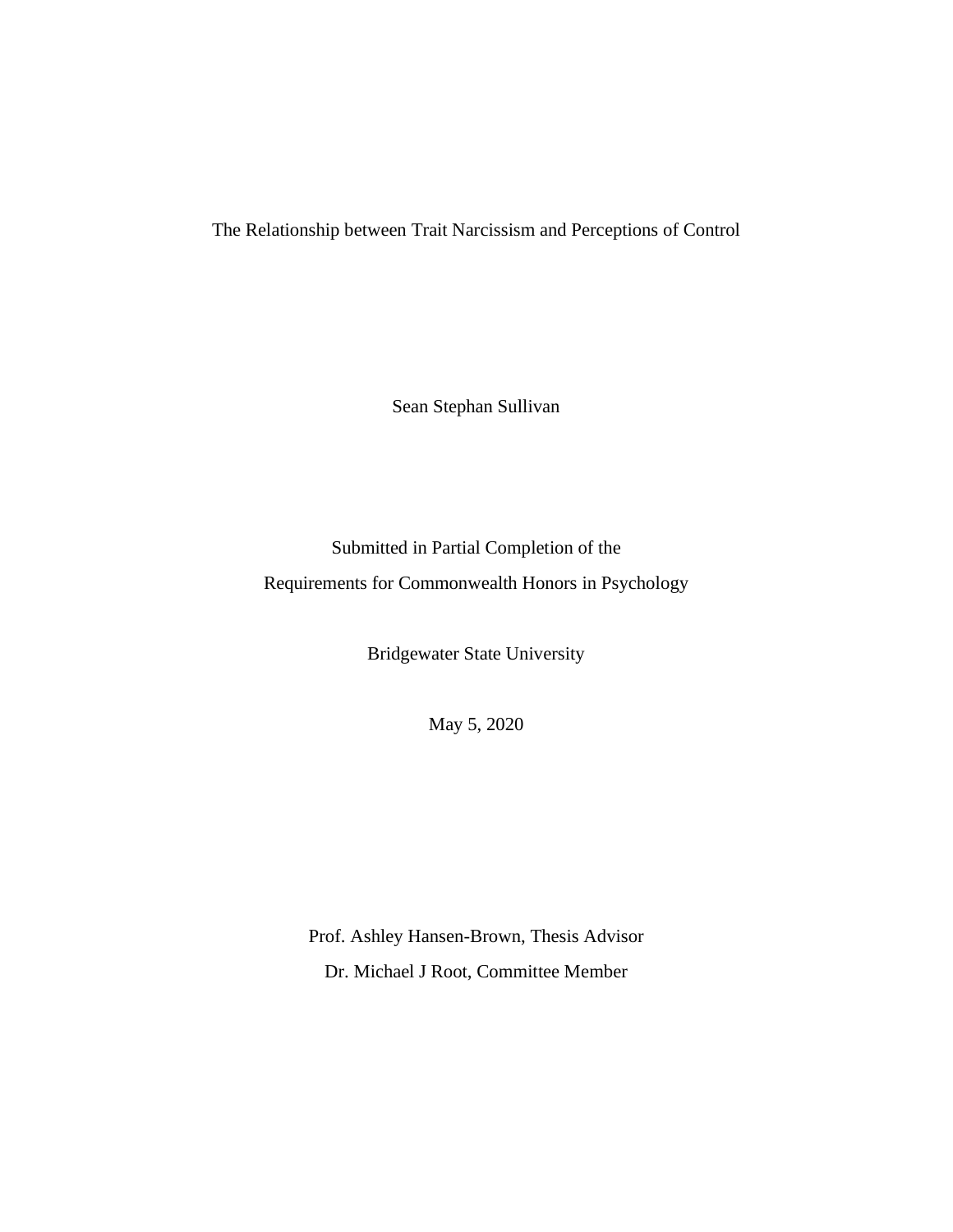## **Abstract**

Current research supports two variants of narcissism: grandiose and vulnerable narcissism. Although each variant shares a common core comprised of an antagonistic personality and an inflated sense of entitlement, the Perceived Control Theory of Narcissism (PCTN) identifies perception of control as the distinguishing factor between the two narcissistic subtypes. This study utilized self-report measures to examine the relationship between trait narcissism, locus of control, exploitativeness, and personal sense of power to test the predictability of the PCTN. Additionally, we explored whether social context affects trait narcissists' expressions of exploitativeness and power. As expected, we found vulnerable narcissism correlated with an external locus of control, both grandiose and vulnerable narcissism correlated with exploitativeness, and grandiose narcissism correlated with a higher personal sense of power while vulnerable narcissism correlated with a lower personal sense of power. Our exploration involving the friends vs strangers condition revealed increasing levels of grandiose narcissism correlated with an increasing perception of power over strangers. Social context did not affect vulnerable narcissists' personal sense of power nor did it affect trait narcissists' exploitativeness. This research addressed a central question arising from current trait narcissism research seeking to identify diverging points between grandiose and vulnerable narcissism. Our results support the PCTN prediction that differences in perceived control result in divergent expressions of narcissistic traits. This research adds to a growing body of literature identifying traits specific to grandiose and vulnerable narcissism.

 *Keywords*: grandiose narcissism, vulnerable narcissism, perceived control theory of narcissism, locus of control, exploitativeness, personal sense of power, friends, strangers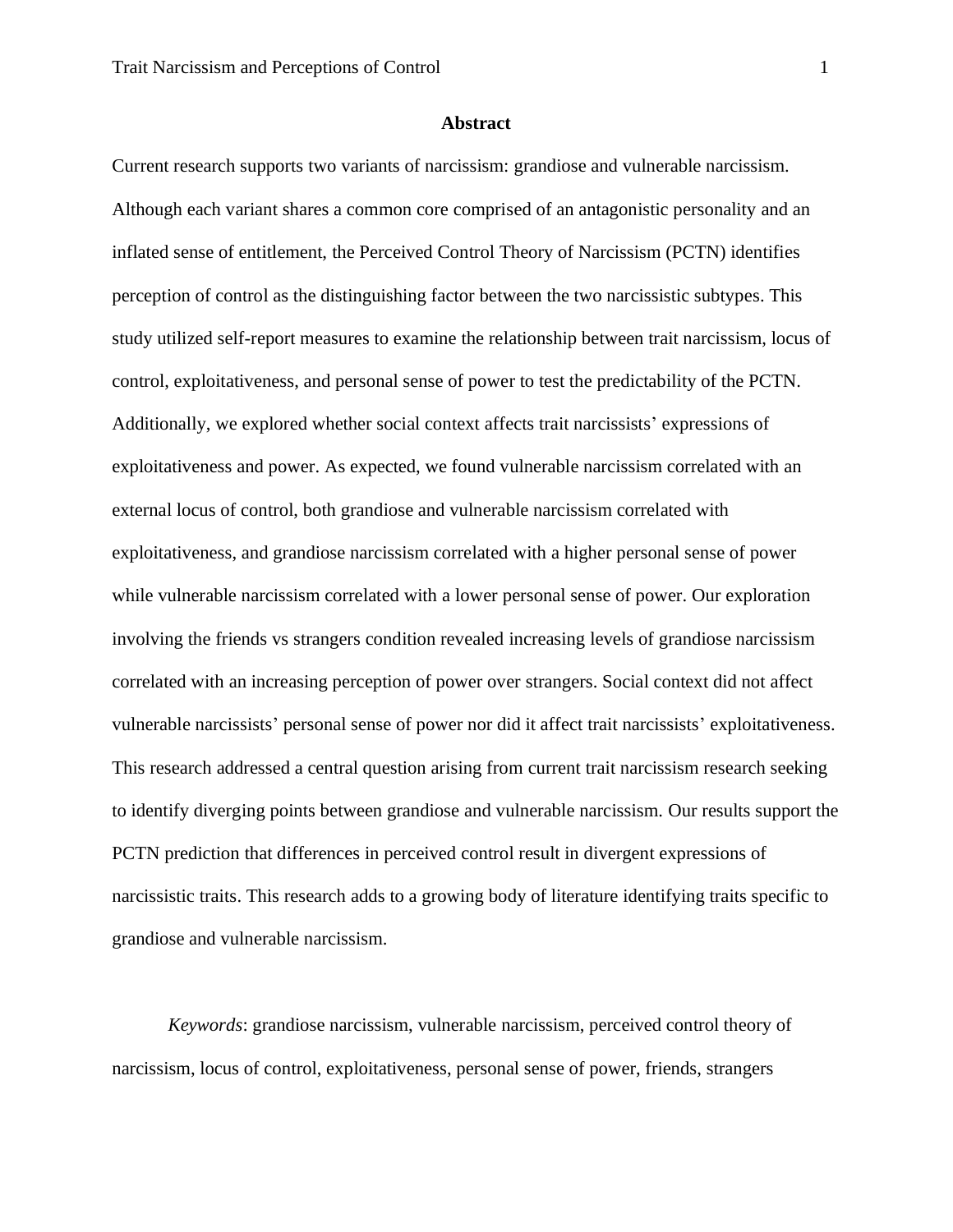## **Introduction**

 Current research supports two variants of narcissism, grandiose narcissism and vulnerable narcissism; however, the literature has focused more on identifying the characteristics related to each narcissistic subtype than on the underlying cause leading to two distinctly diverse narcissistic manifestations. In the last decade as research into narcissism has flourished (Miller, Lynam, Hyatt, & Campbell, 2017) theories have recently begun to identify possible diverging points which explain both narcissistic variants (Hansen-Brown, 2018; Miller et al., 2017). This increased interest in narcissism by researchers has also led to a growing controversy related to the construct's definition (Miller et al., 2017). A crucial step towards resolving this controversy will be identifying the divergence point between grandiose and vulnerable narcissism, which will also aid future researchers in identifying and clarifying characteristics particular to both grandiose and vulnerable narcissism.

 Recent research has identified perceived control as a potential diverging point between each variant of trait narcissism (Hansen-Brown, 2018). Three psychological constructs which closely align with perceived control are locus of control, exploitativeness, and personal sense of power. The current research applied these constructs to test perceived control as the diverging point between grandiose and vulnerable narcissism. Additionally, other research has suggested social context influences trait narcissists' behavior (Lannin, Guyll, Krizan, Madon, & Cornish, 2014; Sullivan & Hansen-Brown, 2019). Thus, the current research also explored whether social context affects the relationship between trait narcissism, exploitativeness, and personal sense of power. This research aims to gain insight into the characteristics of trait narcissists by better understanding forces which influence their behavior.

## **Trait Narcissism**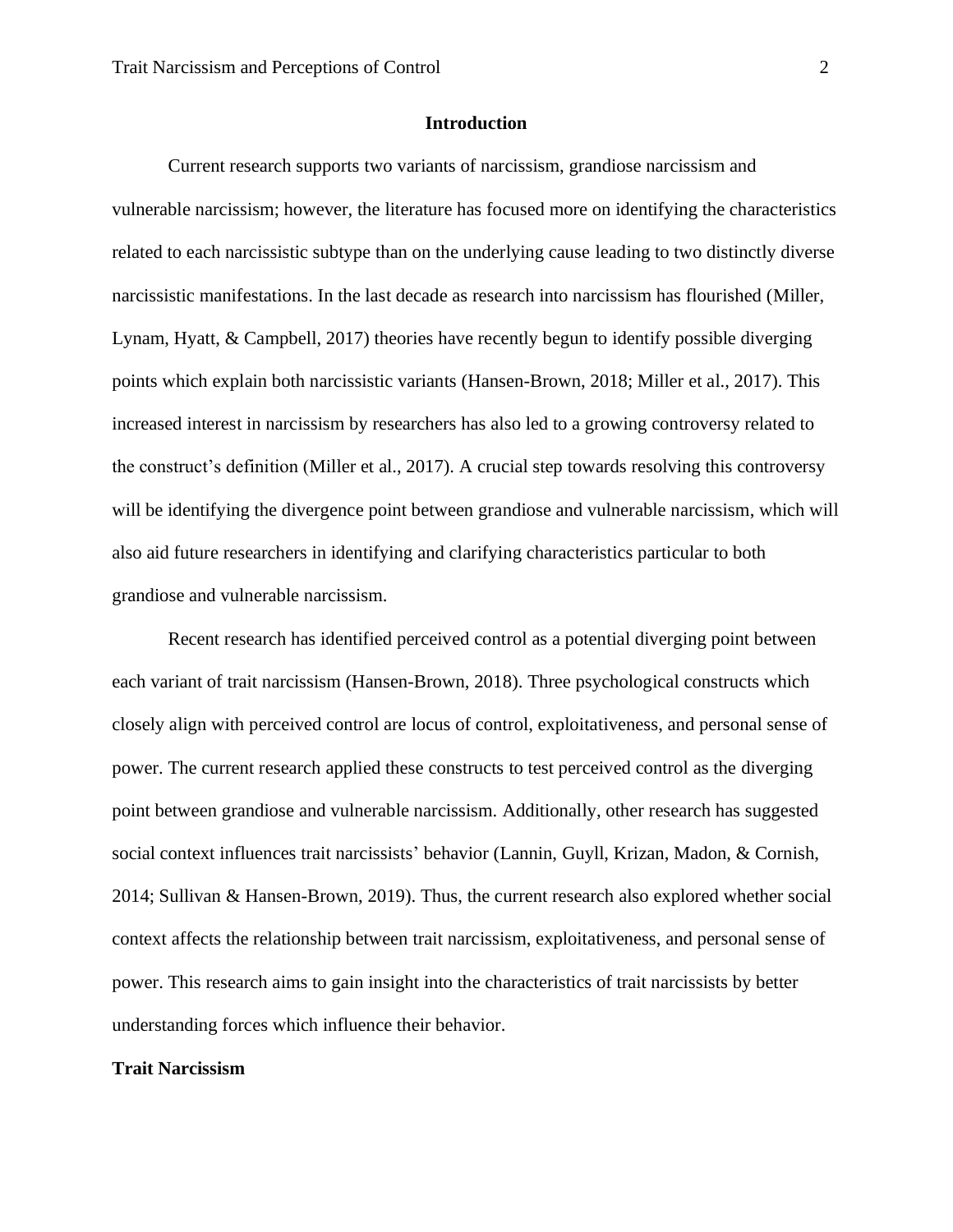Despite a long history ranging from the works of psychologists such as Otto Rank (1911), who first began defining narcissism, to more recent research exploring trait narcissism (Wink, 1991), narcissism remains a controversial research construct which has drawn increasing interest (Miller et al., 2017). The twentieth century has seen psychiatrists such as Otto Kernberg propose detailed theories describing narcissism as a personality disorder (Kernberg, 1970). In 1980, the *Diagnostic and Statistical Manual of Mental Disorders* officially recognized narcissism as a personality disorder (American Psychiatric Association, 1980). Over the last three decades trait narcissism research has offered insight into the dynamics of grandiose and vulnerable narcissism (Wink, 1991). Trait narcissism research not only adds to the literature describing the interaction between narcissistic traits and corresponding attitudes and behavior styles, it may inform treatment techniques aiding individuals who express narcissistic traits.

 Research offers evidence supporting two narcissistic subtypes, grandiose narcissism and vulnerable narcissism. Both subtypes share a common core comprised of an antagonistic personality and high levels of entitlement, while diverging in expressions of grandiosity, aggression, dominance, adequacy, and competence (Miller, Hoffman, Gaughan, Gentile, Maples, & Campbell, 2011; Wink, 1991). Grandiose narcissists express a self-assured grandiosity, aggression, dominance, and non-compliance, while vulnerable narcissists display greater hostility, distrust others, and present a defensive and insecure grandiosity masking self-perceived inadequacy and incompetence (Miller et al., 2011). Grandiose narcissists base their entitlement on their perceived superiority, while vulnerable narcissists base their entitlement on their perceived fragility (Miller et al., 2011). Research also suggests trait narcissists diverge in personality traits and intrapsychic experiences. Grandiose narcissism correlates with extraversion and low agreeableness, while vulnerable narcissism correlates with neuroticism (Allroggen,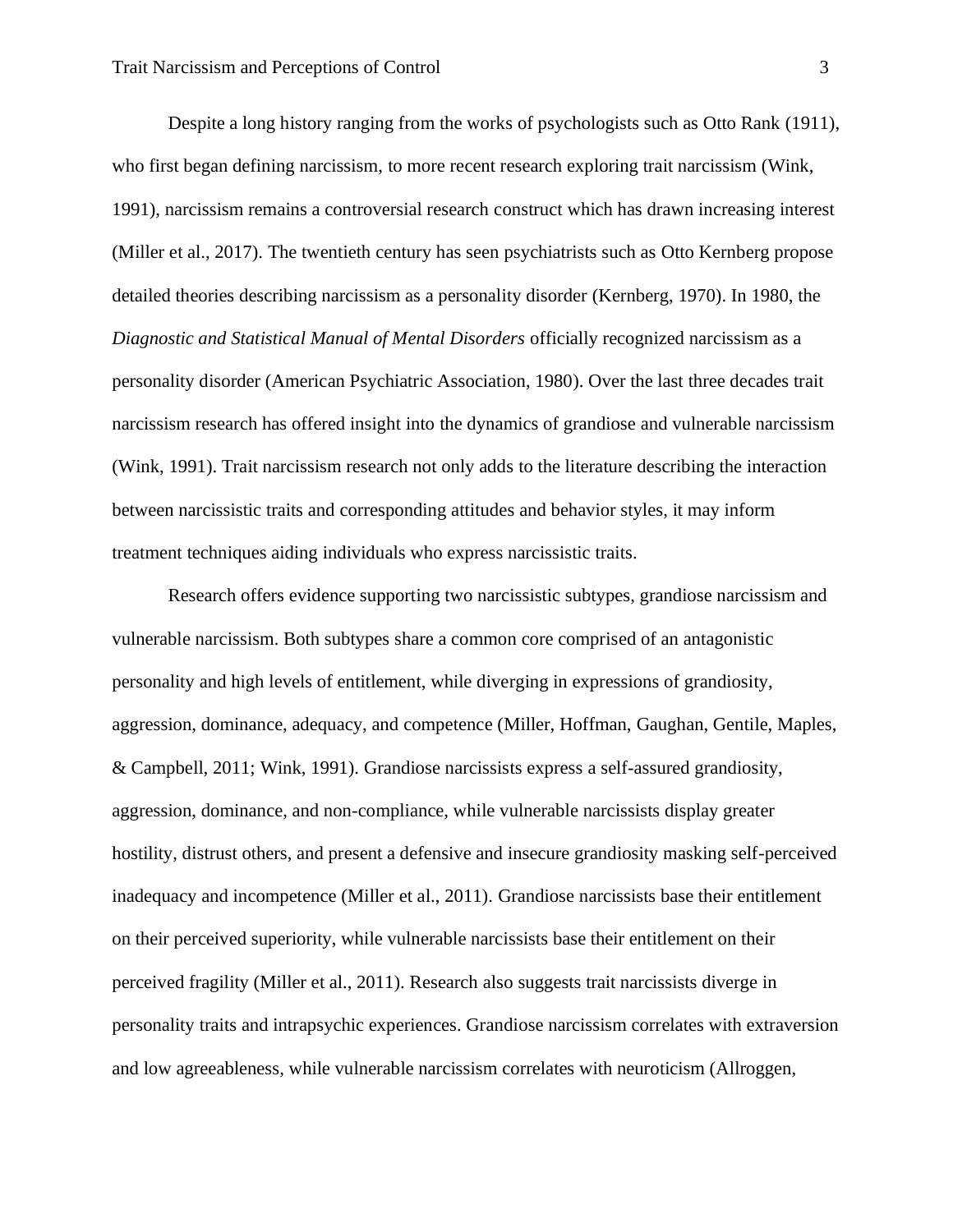Rehmann, Schürch, Morf, & Kölch, 2018; Miller et al., 2011). Additionally, while envy is traditionally viewed as a core narcissistic trait, other research identifies envy as a core element particular to vulnerable narcissism (Krizan & Johar, 2012).

## **Perceived Control**

 One variable which offers insight into trait narcissism is perceived control. Perceived control encompasses beliefs related to one's self, others, and general life events, including those which involve luck or chance as the actual determining factor (Hansen-Brown, 2018). Research has examined individuals' motivation to control their environment. Control, whether real or perceived, mitigates the negative consequences which accompany a perceived lack of control such as increased anxiety, greater passivity, and accepting failure (Langer, 1975). The illusion of control theory (Langer, 1975) explains a common result of this control motivation, where individuals erroneously attribute outcomes to themselves. The illusion of control facilitates individuals' perception that they possess control when an objective analysis would reveal the determining factor as random chance, luck, or the power and influence of others. This perception aids in avoiding the negative consequences which accompany the awareness one has little or no control.

 At the opposite end of the spectrum from the illusion of control is learned helplessness theory. Learned helplessness theory describes a potential negative effect of causally attributing general outcomes to external forces such as chance, luck, or the power and influence of others, leading individuals to develop a general expectancy that outcomes are uncontrollable (Abramson, Seligman, & Teasdale, 1978; Alloy, Peterson, Abramson, & Seligman, 1984). Research investigating learned helplessness proposes that people's causal attributions encompass three dimensions: internal-external, stable-unstable, and global-specific (Abramson et al., 1978).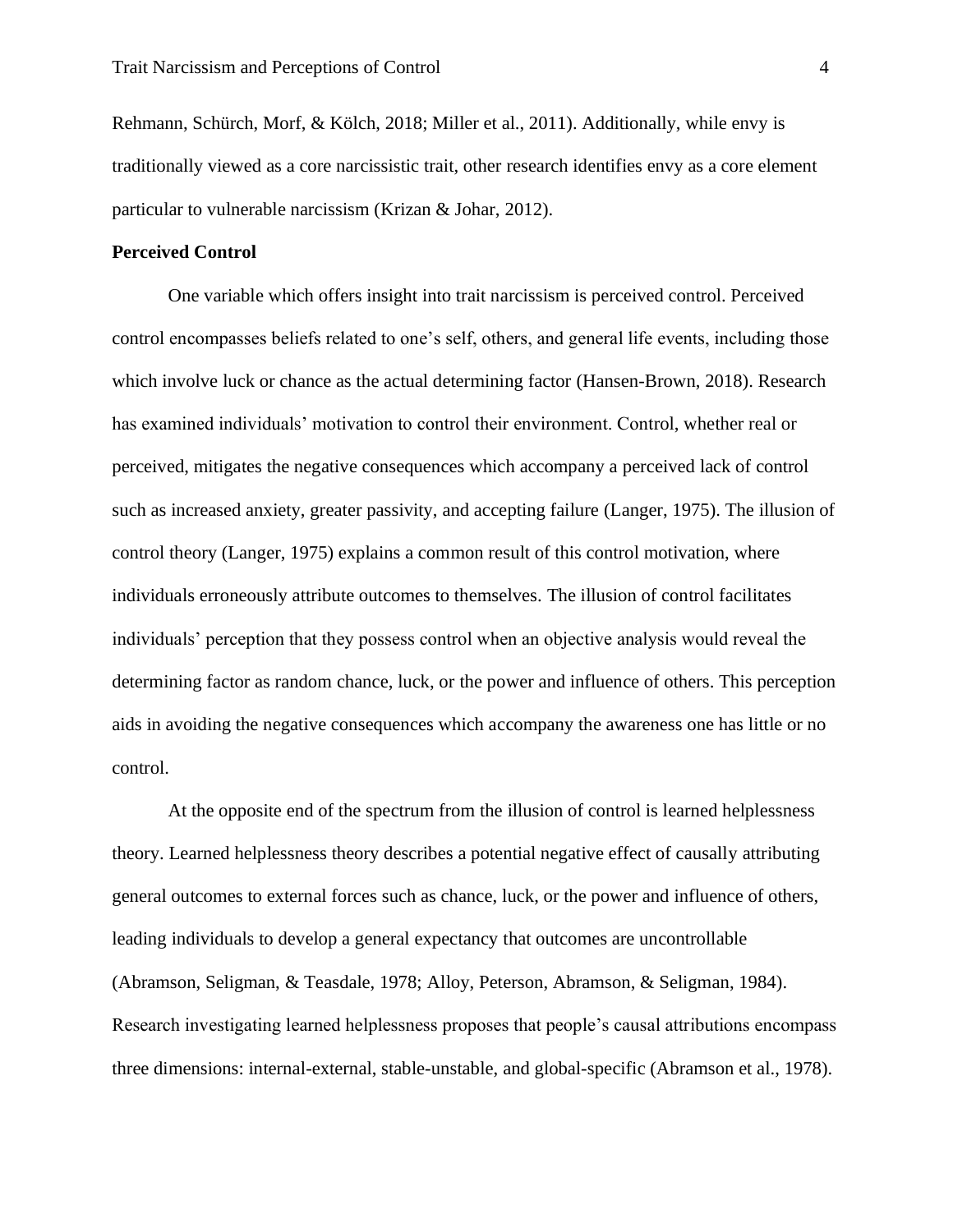## Trait Narcissism and Perceptions of Control 5

To illustrate this concept, individuals who often present external, stable, and global causal attributions will generally view outcomes as beyond their control (external), believe this will continue perpetually (stable), and believe this will apply across many situations (global). Learned helplessness theory postulates that individuals who perceive outcomes as uncontrollable suffer various motivational, cognitive, and emotional deficits (Abramson et al., 1978).

 One theory which explains the divergent characteristics of grandiose and vulnerable narcissism is the Perceived Control Theory of Narcissism (PCTN; Hansen-Brown, 2018). The PCTN posits that grandiose narcissists perceive high control regarding social relationships and general life outcomes, whereas vulnerable narcissists perceive low control regarding social relationships and general life outcomes. Exaggerated beliefs of high control over social relationships and personal outcomes align with grandiose narcissists' self-assured grandiosity, aggressive and dominant personalities, and tendency towards non-compliance (Hansen-Brown, 2018; Miller et al., 2011). Such traits suggest grandiose narcissism may strongly align with illusion of control theory, which describes a common motivation resulting from a desire to control one's environment. In contrast, exaggerated beliefs related to perceived control deficiencies involving social relationships and personal outcomes (Hansen-Brown, 2018) align with vulnerable narcissists' defensive and insecure grandiosity, overtly hostile and distrustful personalities (Hansen-Brown, 2018; Miller et al., 2011), and elevated neuroticism (Allroggen et al., 2018; Miller et al., 2011). Characteristics of vulnerable narcissism also align with learned helplessness theory which describes a potential negative effect of causally attributing general outcomes to external forces such as chance, luck, or the power and influence of others, leading individuals to develop a general expectancy that outcomes are uncontrollable (Abramson et al., 1978; Alloy et al., 1984).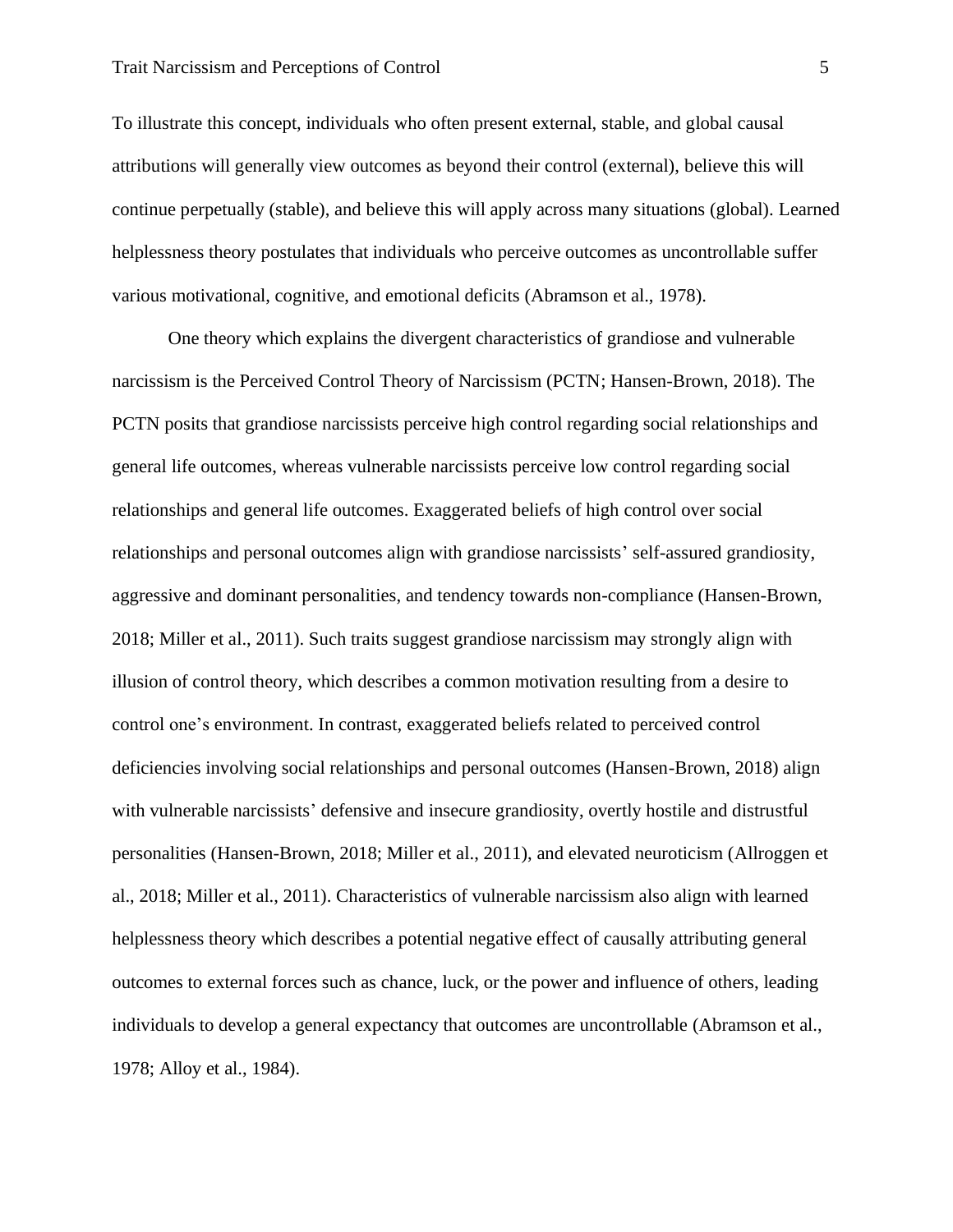## **Locus of Control, Personal Sense of Power, Exploitativeness, and the PCTN**

 Three psychological concepts may offer insight into trait narcissists' perceptions of control related to interpersonal relationships and general life outcomes: locus of control, exploitativeness, and personal sense of power. These constructs each reflect a specific component or consequence of perceived control, which should be predictable based upon the tenets of the PCTN. Examining existing relationships involving trait narcissism and these constructs through the lens of the PCTN represents an opportunity to further clarify characteristics of and divergences between grandiose and vulnerable narcissism.

 The PCTN identifies individuals' attribution of perceived control to oneself or external forces as a significant diverging point between grandiose and vulnerable narcissism (Hansen-Brown, 2018), a prediction which aligns with locus of control theory. Locus of control theory (LOC) describes individuals' attribution of control affecting life outcomes as originating from either their own behavior or external forces (Rotter, 1966). Julian Rotter's theory of internal versus external control of reinforcement proposes two expressions of LOC. Internal LOC involves a personal belief that the individual controls general life outcomes rather than external factors such as fate, luck, or the power and influence of others. External LOC involves a personal belief that general life outcomes primarily result from external forces such as luck, fate, or powerful others, and little or no effect is attributed to internal factors such as personal decisions, skill, or other self attributes. Little research has explored the relationship between locus of control and trait narcissism.

 Based upon the tenets of the PCTN (Hansen-Brown, 2018), the relationship between trait narcissism and exploitativeness, which is a component of perceived control, should be predictable. Exploitativeness refers to a psychological state in which individuals unfairly use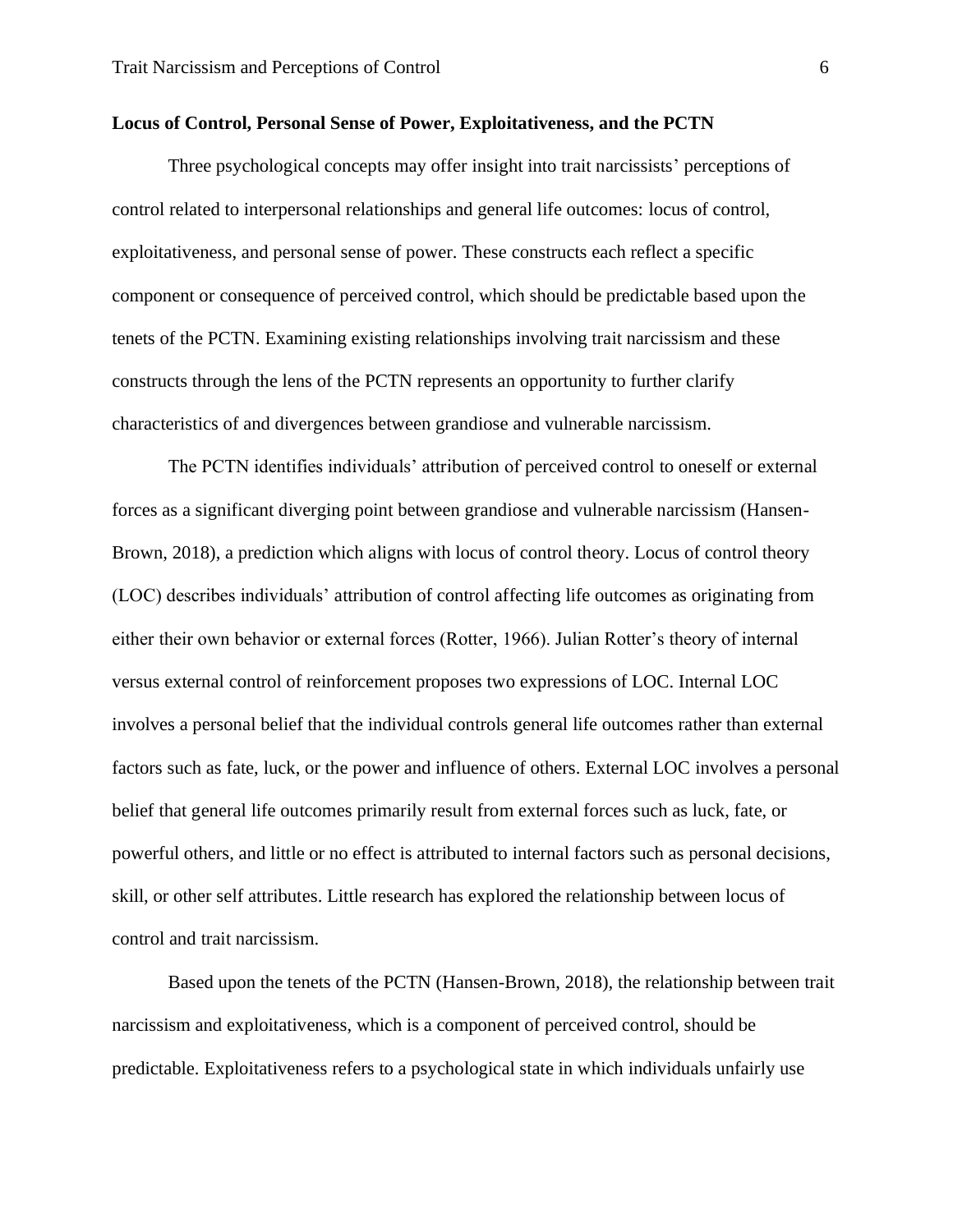others for personal advantage, disregarding the norms of reciprocity (Brunell, Davis, Schley, Eng, Dulmen, Wester, & Flannery, 2013). Exploitative individuals better recognize others' negative emotional states which may facilitate their ability to identify vulnerability, making it easier to exploit individuals for personal gain (Konrath, Corneille, Bushman, & Luminet, 2014). Although exploitative behavior has traditionally been viewed as a core narcissistic trait (American Psychiatric Association, 2013), research has indicated a stronger association exists between exploitativeness and grandiose narcissism than with vulnerable narcissism (Brunell  $\&$ Buelow, 2018; Miller, Few, Wilson, Gentile, Widiger, Mackillop, & Campbell, 2013). However, by applying the tenets of the PCTN (Hansen-Brown, 2018) the relationship between trait narcissism and exploitativeness may be further clarified.

 Perceived power within interpersonal relationships may also be a diverging point which distinguishes grandiose and vulnerable narcissism. The PCTN proposes that grandiose narcissists proactively seek to exert influence and maintain power within interpersonal relationships, whereas vulnerable narcissists are interpersonally defensive and reactive (Hansen-Brown, 2018). Personal sense of power (PSP) is defined as an individual's perceived ability to influence others (Anderson, John, & Keltner, 2012). This perception is subjective and may or may not reflect actual power within interpersonal relationships. PSP is specific to individual relationships and moderately consistent across relationships. This is a result of individuals first forming a general perception of possessing high or low power within interpersonal relationships, then applying this general perception to individual relationships.

 Based on the tenets of the PCTN the relationships involving trait narcissism, LOC, PSP, and exploitativeness should be predictable. The PCTN posits grandiose narcissists are prone to overestimating their intelligence and cognitive abilities (Campbell, Rudich, & Sedikides, 2002).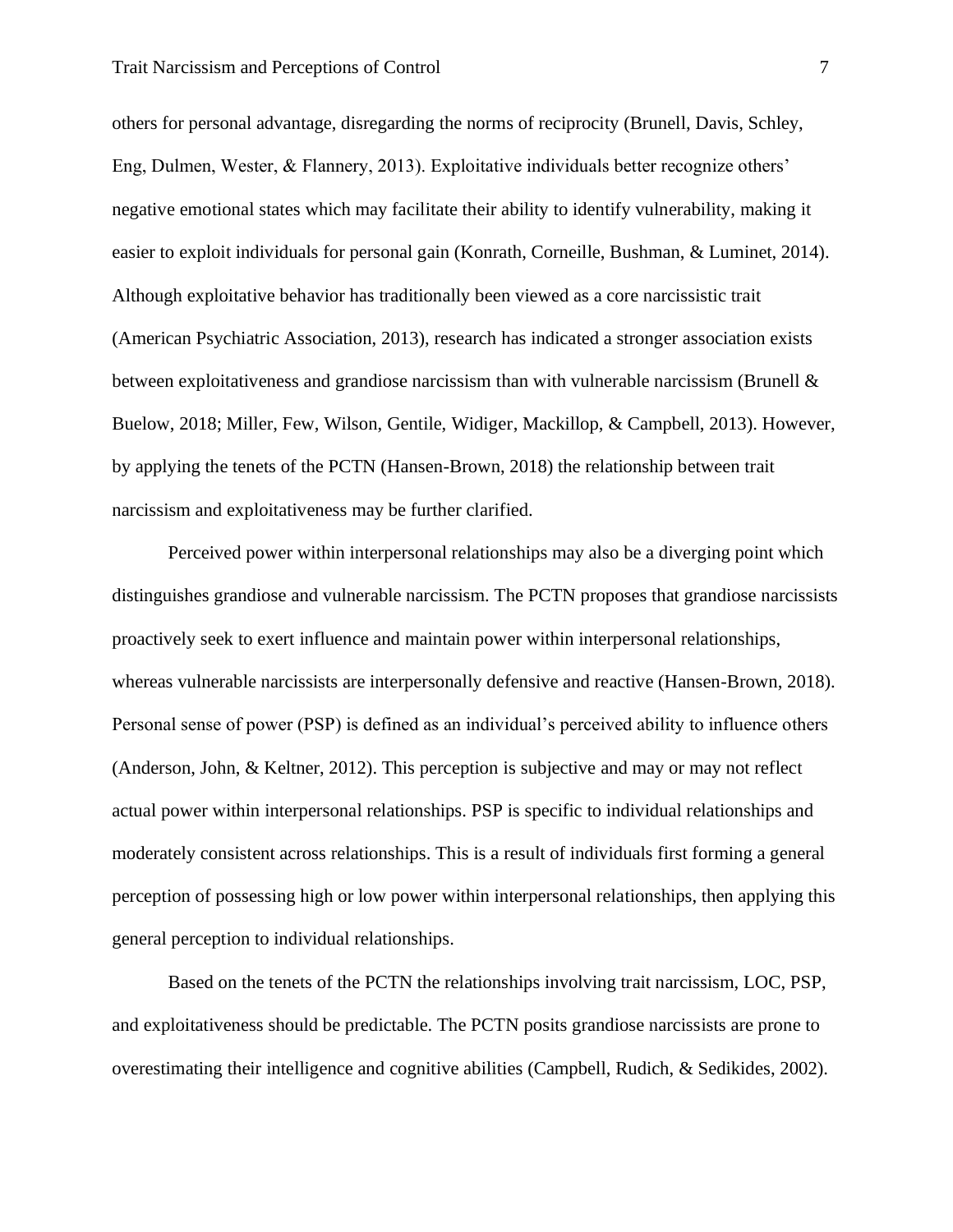Grandiose narcissism also associates with extroversion, a self-assured grandiosity (Miller et al., 2011), a sense of personal superiority (Krizan & Johar, 2012), an aggressive, manipulative, and dominant interpersonal style (Miller et al., 2011, Wink, 1991) as well as an openly expressed power orientation (Wink, 1991). These relationships suggest grandiose narcissism should correlate with an internal LOC, an elevated PSP, and a propensity to engage in exploitative behavior. Vulnerable narcissism is associated with neuroticism (Miller et al., 2017), hostility, distrust of others and an insecure grandiosity masking feelings of inadequacy and incompetence (Miller et al., 2011). Vulnerable narcissists have been found to be socially inhibited, emotionally reactive, insecure, and vindictive (Hendin & Cheek, 1997; Wink, 1991). Vulnerable narcissists have also been found to be hypersensitive, anxious, introverted, uncomfortable with leadership roles, and lacking confidence in social settings (Wink, 1991). These relationships suggest vulnerable narcissism should associate with an external LOC, a low PSP, and an elevated expression of exploitative behavior.

## **Social Context**

 Social context influences trait narcissists' behavior. One recent study tested whether social context moderated the association between trait narcissism and helping behavior (Lannin et al., 2014). Participants were presented the option to help when a confederate sought their aid. The study presented either a high or low social pressure condition randomly to participants. Participants in the high social pressure condition believed that their decision to help or not would be known to the confederate, while participants in the low social pressure condition believed their decision would remain unknown. Grandiose narcissists openly and defiantly refused the confederate's request for help in the high social pressure condition, while vulnerable narcissists helped least in the low social pressure condition. This research revealed trait narcissists help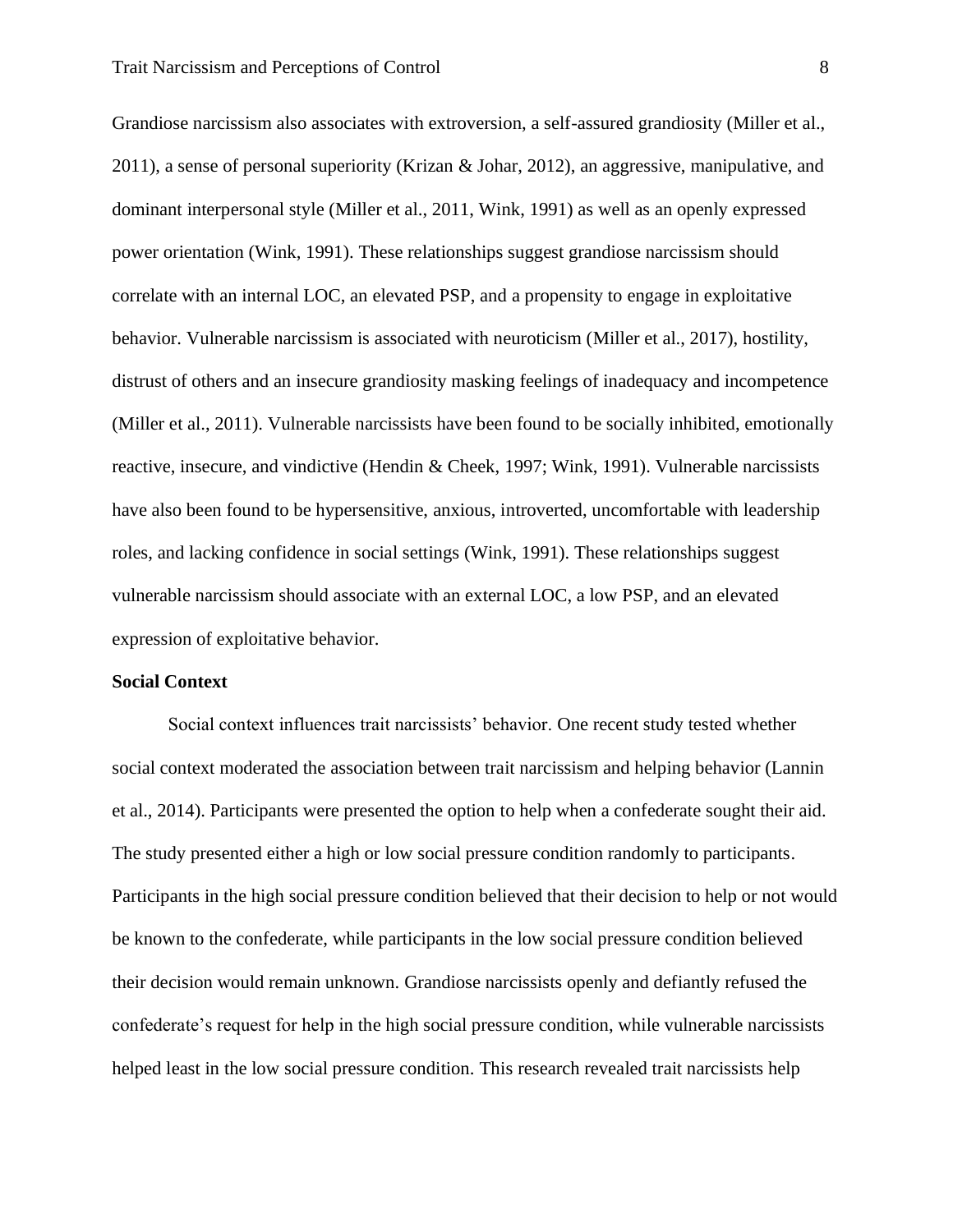differently based on social pressure conditions, as the target's awareness of the choice to help affected when grandiose and vulnerable narcissists engaged in helping behavior. Traits such as non-compliance (Miller et al., 2011) and low agreeableness (Allroggen, et al., 2018; Miller et al., 2011) offer context for grandiose narcissists' open and defiant refusal to help in high social pressure conditions. Traits associated with vulnerable narcissism such as hostility towards and distrust of others (Miller et al., 2011) offer context for their reluctance to help in low social pressure conditions.

 Other research has explored the relationship between trait narcissism, social context, and attitudes involving helping behavior (Sullivan & Hansen-Brown, 2019). This research operationalized social context as individuals known (friends) and unknown (strangers). The friends condition refers to non-familial known individuals; the strangers condition refers to previously unknown individuals. The friends condition retained aspects of Lannin and colleagues' (2014) high social pressure condition as the decision to help friends implies existing and ongoing relationships, while the strangers condition retained aspects of Lannin and colleagues' (2014) low social pressure condition as the decision to help strangers implies no expectation of future contact. Importantly, whereas the strangers condition also retained Lannin and colleagues' (2014) examination of onetime interactions, the friends condition included an additional component of expected ongoing relationship maintenance. This research revealed overall trait narcissists helped friends more than strangers, although the results also revealed higher levels of both grandiose and vulnerable narcissism associated with a decreasing willingness to help friends. The results also revealed higher levels of grandiose narcissism associated with an increased willingness to help strangers. These results suggest that both levels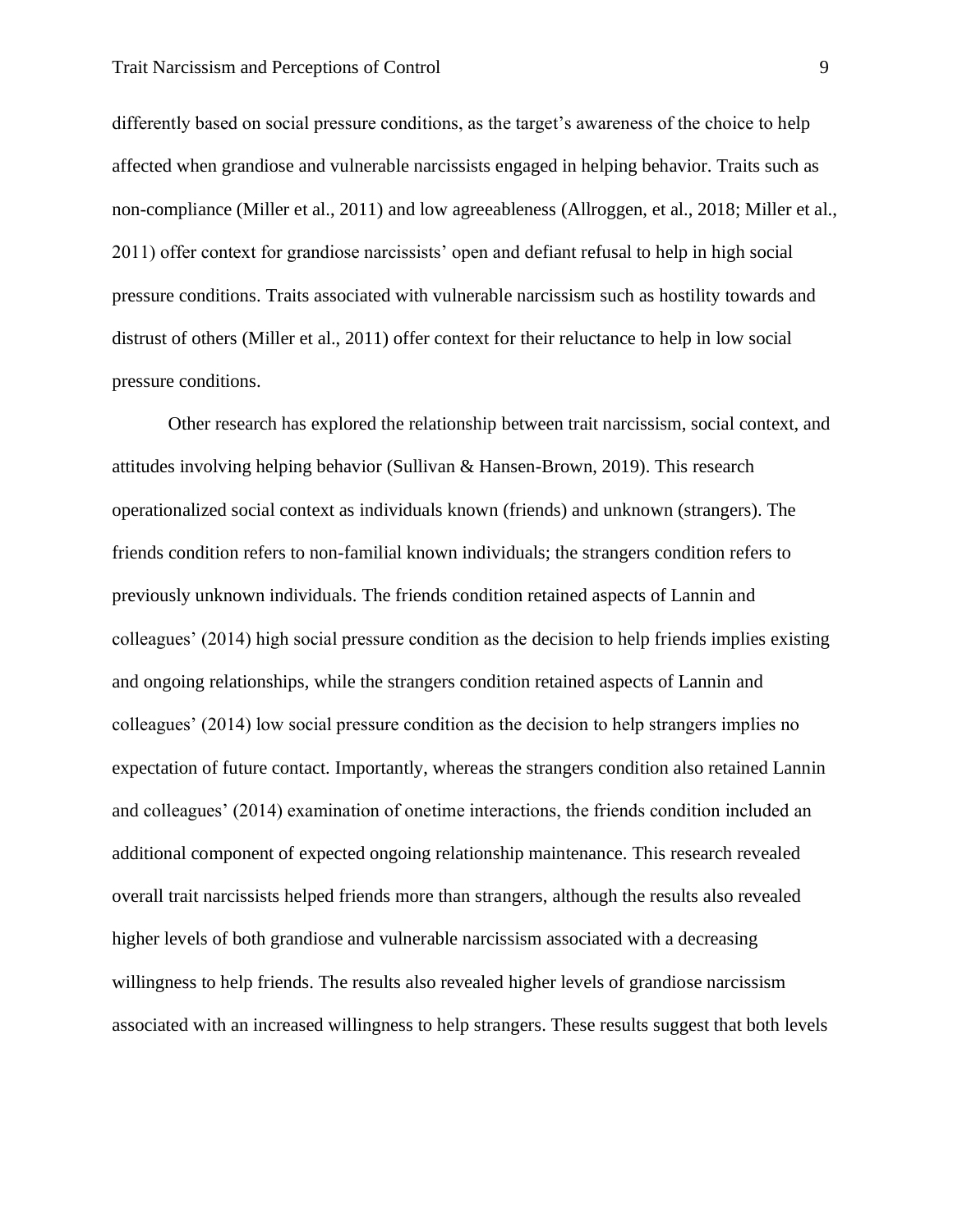of trait narcissism and social context (friends vs strangers) influenced participants' attitudes related to helping behavior.

 Although previous research (Lannin et al., 2014: Sullivan & Hansen-Brown, 2019) has examined the effect social context has on the relationship between trait narcissism and helping behavior, little research has explored the impact social context has on trait narcissists' perceptions of control. The PCTN posits grandiose narcissists perceive high control over personal outcomes, others' behavior, and their environment, while vulnerable narcissists believe they have little or no control over personal outcomes and are generally reactive to individuals and their environment (Hansen-Brown, 2018). This research explored whether social context impacts grandiose and vulnerable narcissists' expressions of exploitativeness and perceived power.

## **The Current Research**

 This research examined the relationships between trait narcissism and attributions of control regarding general life outcomes, perceptions of power and control within interpersonal relationships, as well as attitudes related to exploitative behavior. A secondary focus was any impact social context may have on trait narcissists' perceptions of control. We based our predictions on current theories of trait narcissism and the Perceived Control Theory of Narcissism (PCTN). We expected to find that higher levels of grandiose narcissism would associate with an internal locus of control (H1A), and that higher levels of vulnerable narcissism would associate with an external locus of control (H1B). We expected that both grandiose and vulnerable narcissism would associate with increased exploitative behavior (H2). We also expected higher levels of grandiose narcissism would associate with an inflated sense of power within interpersonal relationships (H3A) while higher levels of vulnerable narcissism would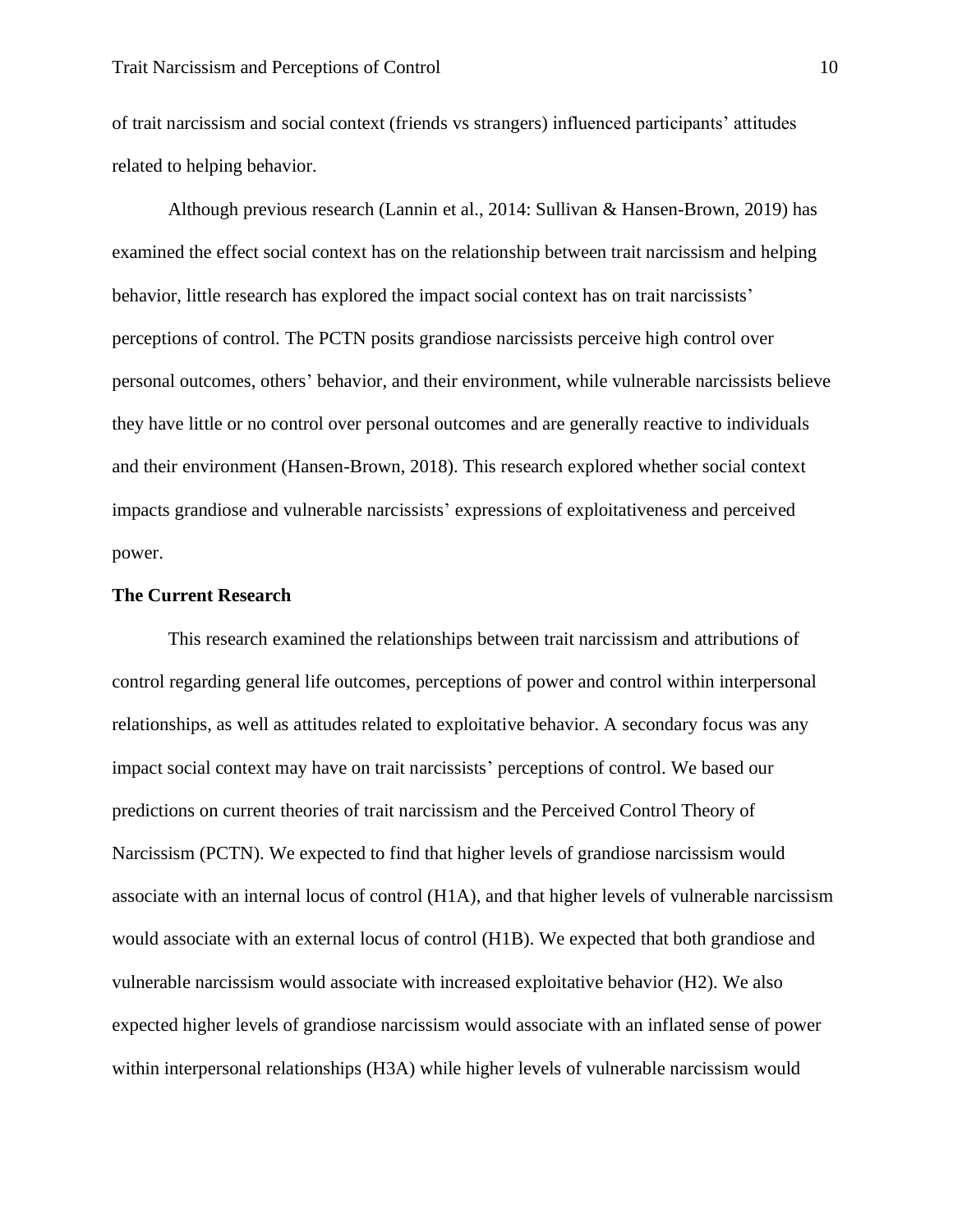associate with a lower sense of power within interpersonal relationships (H3B). Finally, our examination of the friends and strangers condition was exploratory. We first explored whether the link between each narcissistic variant and exploitative behavior differs based on the friends vs the strangers condition (H4A). We then explored whether the link between each narcissistic variant and perceived power within interpersonal relationships differs based on the friends vs the strangers condition (H4B).

## **Method**

## **Participants**

 Using G\*Power *a priori* power analysis (Faul, Erdfelder, Buchner, & Lang, 2009), we determined that 134 participants would give us 95% power to detect a medium-sized effect for hypotheses 1, 2, and 3. Another *a priori* power analysis determined that 107 participants would give us 95% power to detect a medium-sized effect for our exploratory hypothesis 4. We aimed to recruit 200 participants from Amazon's Mechanical Turk to ensure replicability of our results. Participants had to be a member of Amazon Mturk, have a HIT approval rate of 95% or greater, be at least 18 years old, and be a U.S citizen. Participants were compensated \$1.25 for participation in the study. Before gathering data, we preregistered our hypotheses on the Open Science Framework (https://osf.io/7skvt). We also outlined exclusion criteria at that time. Exclusion criteria included an item presented before debriefing asking participants to rate how seriously they took the study on a scale of 1 (not at all seriously) to 5 (very seriously). A total of 214 participants began the survey on Amazon's Mechanical Turk. Fourteen participants with partial data who did not receive compensation were excluded from the study. We also excluded two participants who selected 1 (not at all seriously). Lastly, participants with missing data were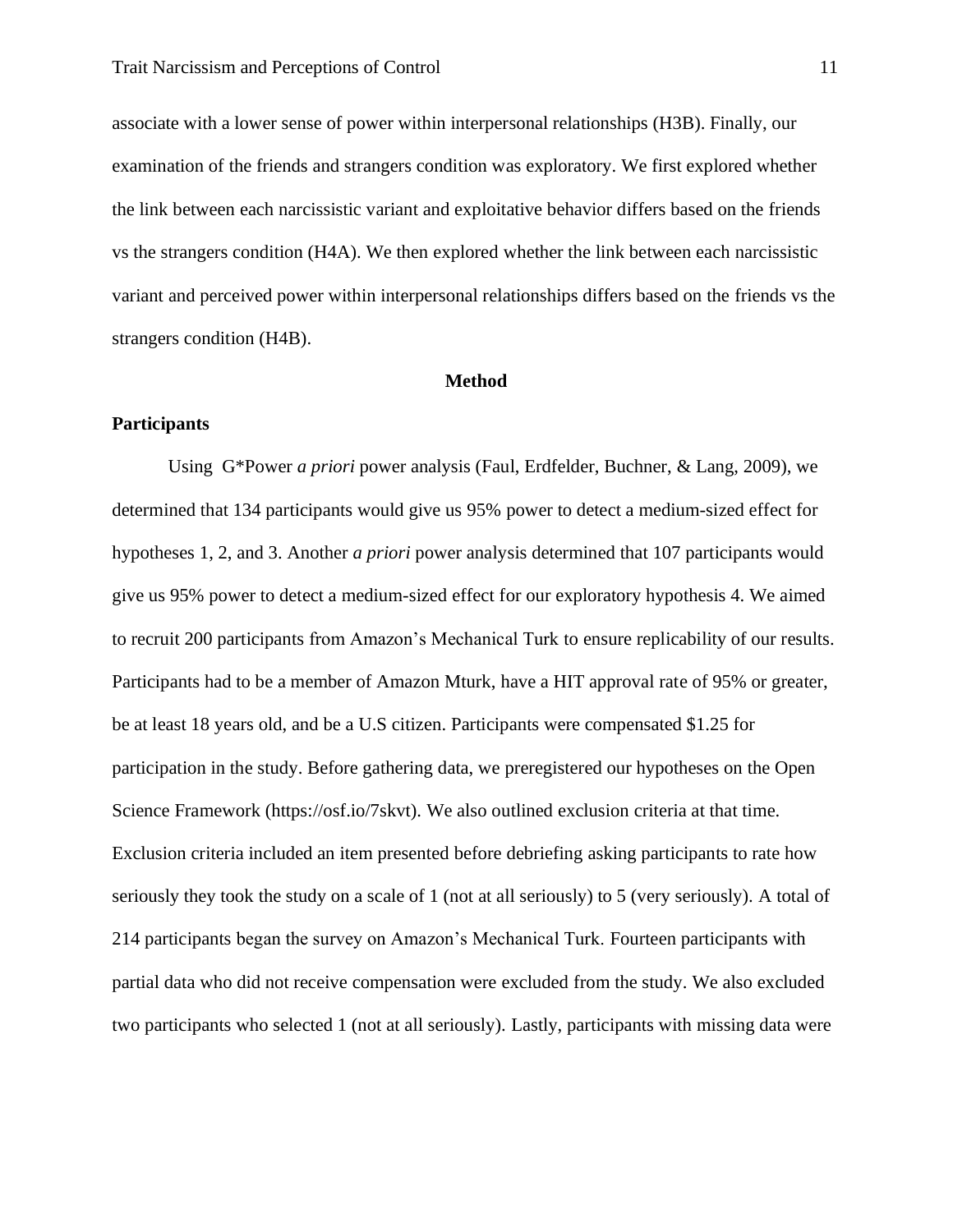excluded from each analysis, not the whole data set. Our final total sample size was 198 participants (158 Caucasian, 126 male, age range 19-69, mean age 36.61 years).

## **Self-Report Measures**

The Hypersensitive Narcissism Scale (HSNS; Hendin & Cheek, 1997) is a 10-item selfreport measure utilized to assess vulnerable narcissism. This study used the full HSNS inventory. The measure captures expressions of hypersensitivity, vulnerability, and entitlement. The measure utilizes a Likert scale format of 1 to 5 ( $1 =$  strongly disagree,  $5 =$  strongly agree). Items include statements such as "I dislike sharing the credit of an achievement with others." We summed all items to create a total vulnerable narcissism score ( $\alpha = .80$ ).

The Narcissistic Personality Inventory (NPI; Raskin & Terry, 1988) is a 40-item selfreport measure utilized to assess grandiose narcissism. This study used the full NPI inventory. Participants were asked to select the item that best describes themselves. Items were in the form of forced choice selections ("I will be a success" / "I am not too concerned about success"). We summed all narcissistic items to create a total grandiose narcissism score ( $\alpha = .92$ ).

The Multidimensional Locus of Control Scales (IPC; Levenson, 1973) is a 24-item selfreport measure developed to assess an individual's perceptions of personal control over their life (I subscale; example item: "My life is determined by my own actions"), perceptions of powerful others' control over their life (P subscale; example item: "My life is chiefly controlled by powerful others"), and perceptions of chance (i.e., luck) having control over their life (C subscale; example item: "When I get what I want, it's usually because I'm lucky"). The measure utilizes a Likert scale format of 1 to 7 (1 = strongly disagree, 7 = strongly agree). We determined locus of control scores by summing items reflecting agreement to internal locus of control (I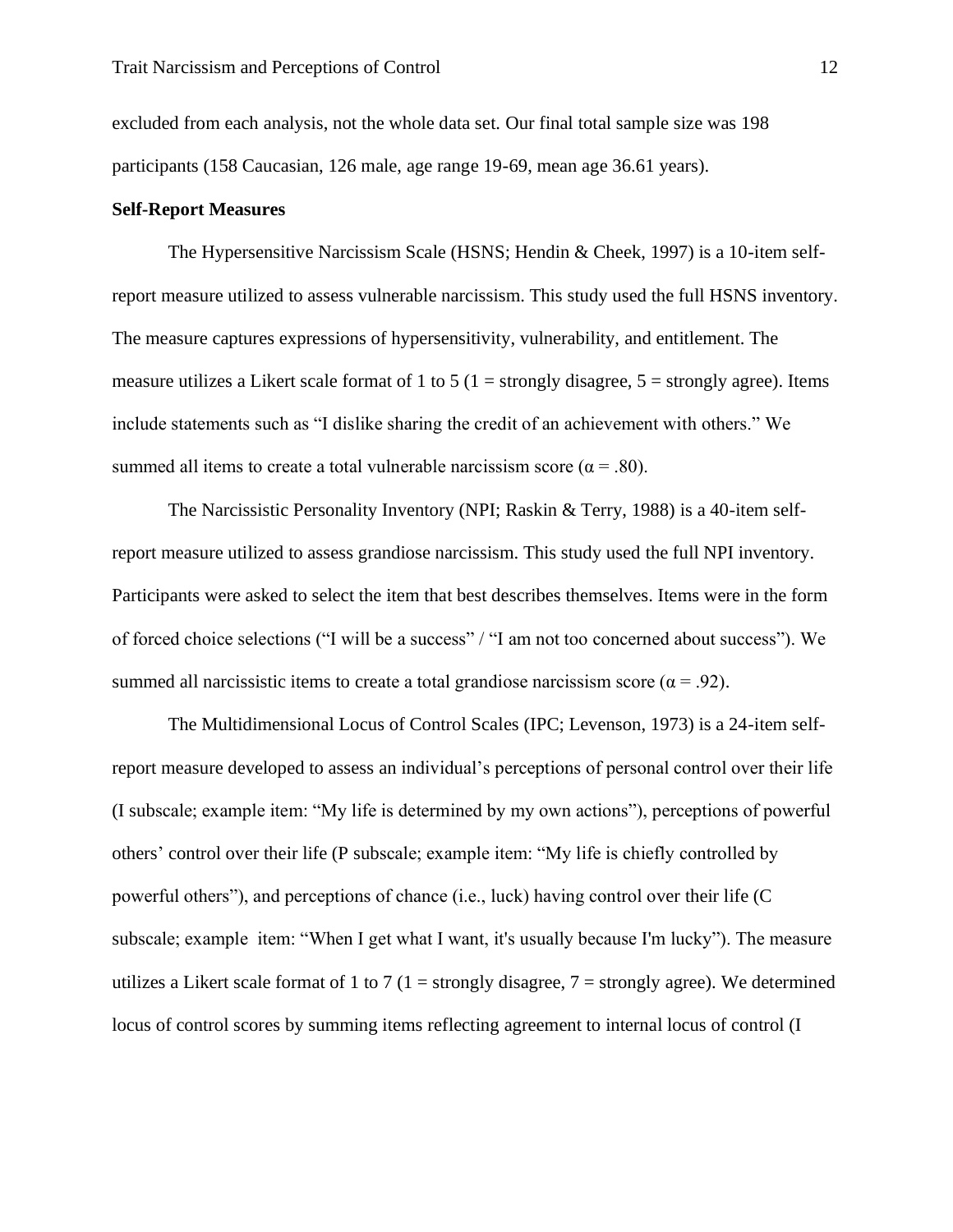subscale,  $\alpha = .74$ ), powerful others locus of control (P subscale,  $\alpha = .87$ ) and chance locus of control (C subscale,  $\alpha = .87$ ).

The Interpersonal Exploitativeness Scale (IES; Brunell et al., 2013) is a 6-item self-report measure developed to assess individuals' attitudes related to exploiting others for personal gain. This scale was modified so all 6-items reflect either one of the two conditions in our study, friends or strangers. Participants were presented either a 6-item friend or a 6-item stranger version of the modified scale. Participants were randomly assigned to one of the two conditions. The measure utilizes a Likert scale format of 1 to 7 (1 = strongly disagree,  $7$  = strongly agree). Items in the friends condition include statements such as "I'm perfectly willing to profit at the expense of friends". Items in the strangers condition include statements such as "It doesn't bother me to benefit at a stranger's expense." We summed all scores to create a total exploitativeness score (IES friends condition  $\alpha = .95$ ; IES strangers condition  $\alpha = .95$ ).

The Personal Sense of Power Scale (PSP; Anderson et al., 2012) is an 8-item self-report measure developed to assess an individual's perception of their ability to influence individuals or groups. This scale was modified so all items reflect either one of the two conditions in our study, friends or strangers. Participants were presented either an 8-item friend or an 8-item stranger version of the modified scale. Participants were randomly assigned to one of the two conditions. The measure utilizes a Likert scale format of 1 to 7 (1 = strongly disagree,  $7$  = strongly agree). Items in the friends condition include statements such as "I think I have a great deal of power over my friends". Items in the strangers condition include statements such as "I can get strangers to do what I want". We summed all items to create a total personal sense of power score (PSP friends condition  $\alpha = .76$ ; PSP strangers condition  $\alpha = .88$ ).

## **Procedure**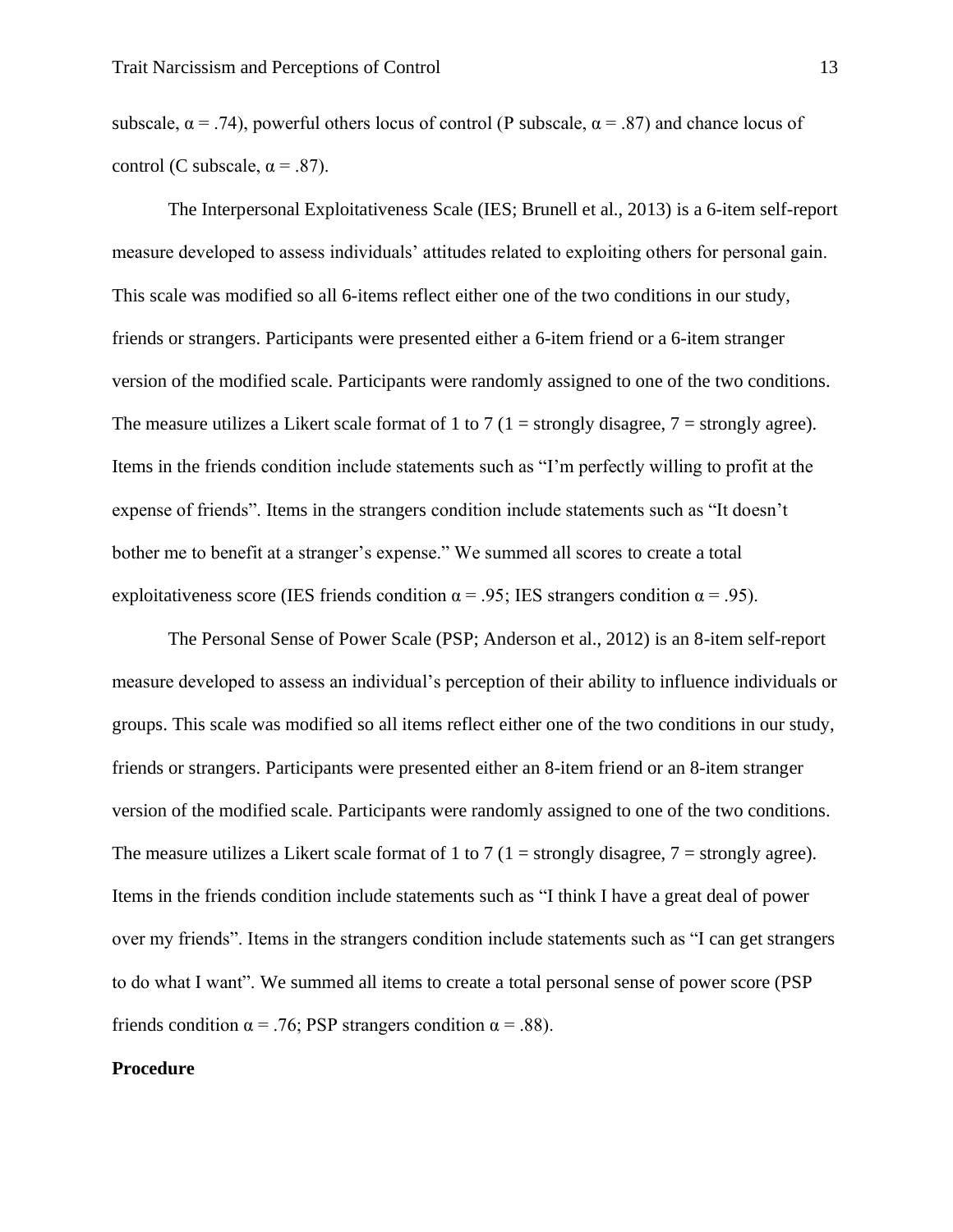Prior to conducting our research, IRB approval was obtained from Bridgewater State University. After providing informed consent, participants completed self-report measures of narcissistic traits (grandiose and vulnerable), locus of control, exploitativeness, and personal sense of power. We randomly assigned participants to either the friends or strangers condition when presenting the personal sense of power and exploitativeness measures. In the friends condition participants responded to items regarding non-familial individuals known to them. In the strangers condition participants responded to items regarding individuals unknown to them. We presented all measures in a fixed order in both conditions. Upon completion of the study, we debriefed participants and informed them as to the purpose of the study.

## **Results**

#### **Trait Narcissism and Locus of Control**

 Contrary to our prediction, the association between grandiose narcissism and internal locus of control (H1A) was not supported,  $r(194) = .11$ ,  $p = .14$ . Unexpectedly, we did find a weak positive correlation between the NPI and the powerful others subscale,  $r(195) = .14$ ,  $p =$ .05. We also found a weak positive correlation between the NPI and the chance subscale, *r*(195)  $=$  .22,  $p = 0.002$ . Our prediction regarding the association between vulnerable narcissism and an external locus of control (H1B) was supported, as vulnerable narcissism was strongly correlated with both the powerful others subscale,  $r(196) = .62$ ,  $p < .001$ , and the chance subscale,  $r(196) =$ .57,  $p < .001$ . We found no correlation involving the HSNS and the internal subscale,  $r(195) = .12, p = .11$ . Interestingly, these results indicate that both narcissistic variants seem to have an external LOC.

## **Trait Narcissism and Exploitativeness**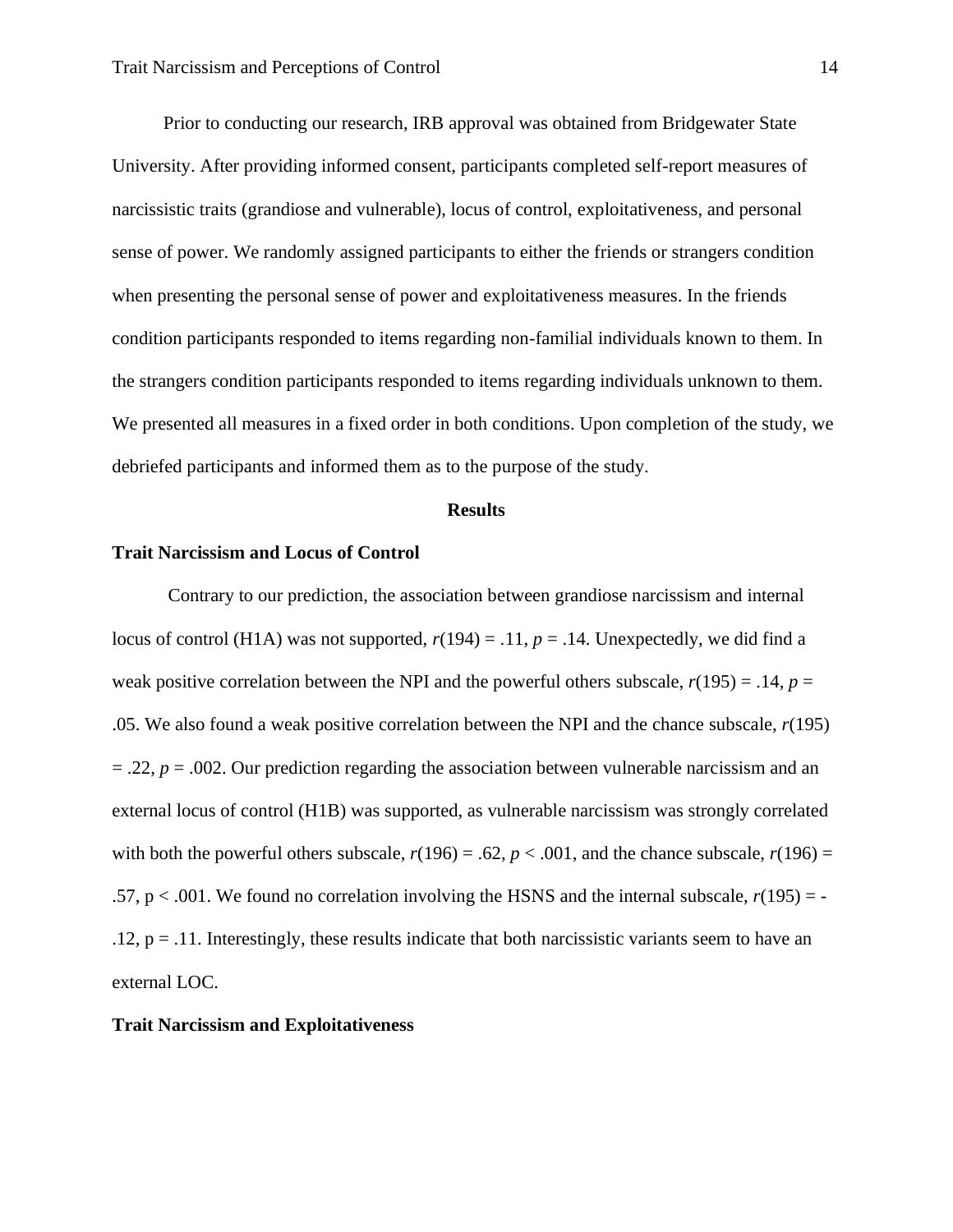Our predictions regarding the association between trait narcissism and exploitativeness were supported (H2), with both narcissistic variants strongly associating with exploitative behavior. We found statistically significant strong positive correlations between the IES and the NPI, *r(*195) = .54, *p <* .001, and the IES and the HSNS, *r*(196) = .52, *p* < .001. These results support our prediction that both narcissistic variants are exploitative.

## **Trait Narcissism and Personal Sense of Power**

 Our predictions regarding personal sense of power and trait narcissism were supported, with grandiose narcissism associating with a higher personal sense of power (H3A) and vulnerable narcissism associating with a lower personal sense of power (H3B). We found a moderately strong positive correlation involving the NPI and the PSP,  $r(194) = .33$ ,  $p < .001$ , as well as a moderately strong negative correlation involving the HSNS and the PSP,  $r(195) = -.32$ , *p* < .001. These results indicate grandiose narcissists perceive an inflated sense of power within interpersonal relationships while vulnerable narcissists perceive a lower sense of power, supporting our hypothesis.

## **The Link between Trait Narcissism, Exploitativeness, and Friends vs Strangers**

 For our first exploratory hypothesis (H4A) we tested whether grandiose narcissists' exploitative behavior differs toward friends vs strangers by conducting a univariate General Linear Model analysis. Our results revealed there was no main effect of condition, *F*(1, 193) *=* 1.99,  $p = 0.16$ . Our results did reveal a statistically significant main effect of grandiose narcissism,  $F(1, 193) = 84.53$ ,  $p < .001$ , replicating the bivariate correlation between NPI and IES. Importantly, the interaction between condition and the NPI was not significant  $F(1, 193) = .06$ , *p* = .81, suggesting that grandiose narcissists do not exploit friends vs strangers differently.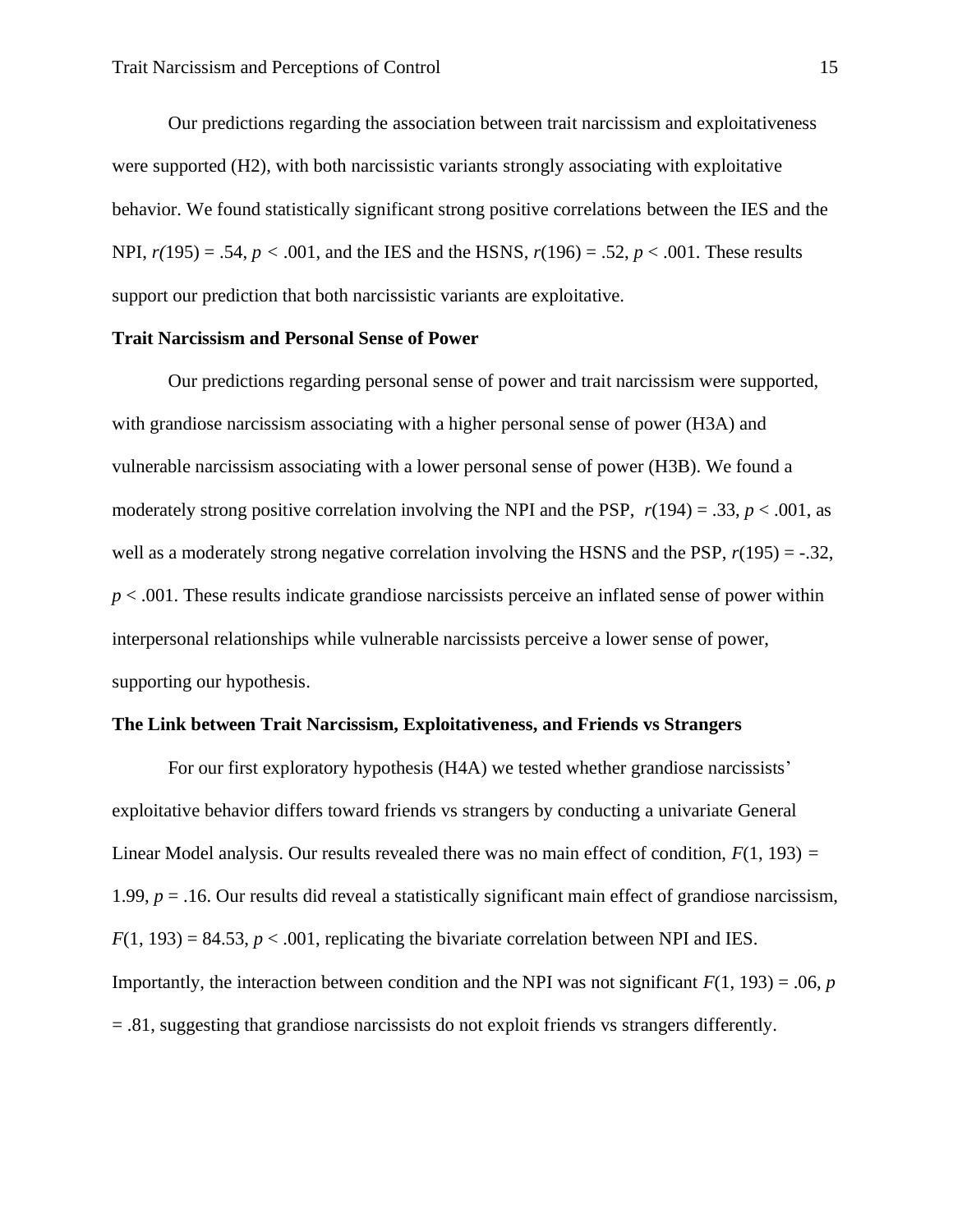We then conducted a second General Linear Model analysis to test whether vulnerable narcissists exploit friends vs strangers differently (H4A). Again, our results revealed no main effect of condition,  $F(1, 194) = .79$ ,  $p = .37$ . Our results did reveal a statistically significant main effect of the HSNS,  $F(1, 194) = 71.78$ ,  $p < .001$ , again replicating the bivariate correlation between HSNS and IES. Importantly, the interaction between condition and the HSNS was not significant  $F(1, 194) = .18$ ,  $p = .67$ , suggesting that vulnerable narcissists also do not exploit friends vs strangers differently.

These findings combined with the correlations involving the NPI, the HSNS, and the IES (H2) indicate that levels of trait narcissism rather than the friends or strangers condition affected the expression of exploitativeness in this study. These results suggest trait narcissists' exploitative behavior is not affected by social context, somewhat contradicting previous research (Lannin et al., 2014; Sullivan & Hansen-Brown, 2019) supporting the role of social context as a determining factor influencing trait narcissists' behavior.

## **The Link between Trait Narcissism, Perceived Power, and Friends vs Strangers**

 For our second exploratory hypothesis (H4B) we first tested whether grandiose narcissists' personal sense of power differs towards friends vs strangers by conducting a General Linear Model analysis. Our results revealed a main effect of condition,  $F(1, 192) = 32.23$ ,  $p <$ .001, as well as a main effect of the NPI,  $F(1, 192) = 24.57$ ,  $p < .001$ ; these results indicate that individuals perceive a higher personal sense of power relative to friends vs strangers independent of levels of grandiose narcissism, and grandiose narcissists perceive higher power compared to non-narcissists. Our results also revealed a significant interaction between the NPI and condition,  $F(1, 192) = 6.95$ ,  $p = .009$ , depicted in Figure 1 below. Simple slopes tests revealed as levels of grandiose narcissism increase, perceived power over strangers also increases,  $t(192) = 5.36$ ,  $p <$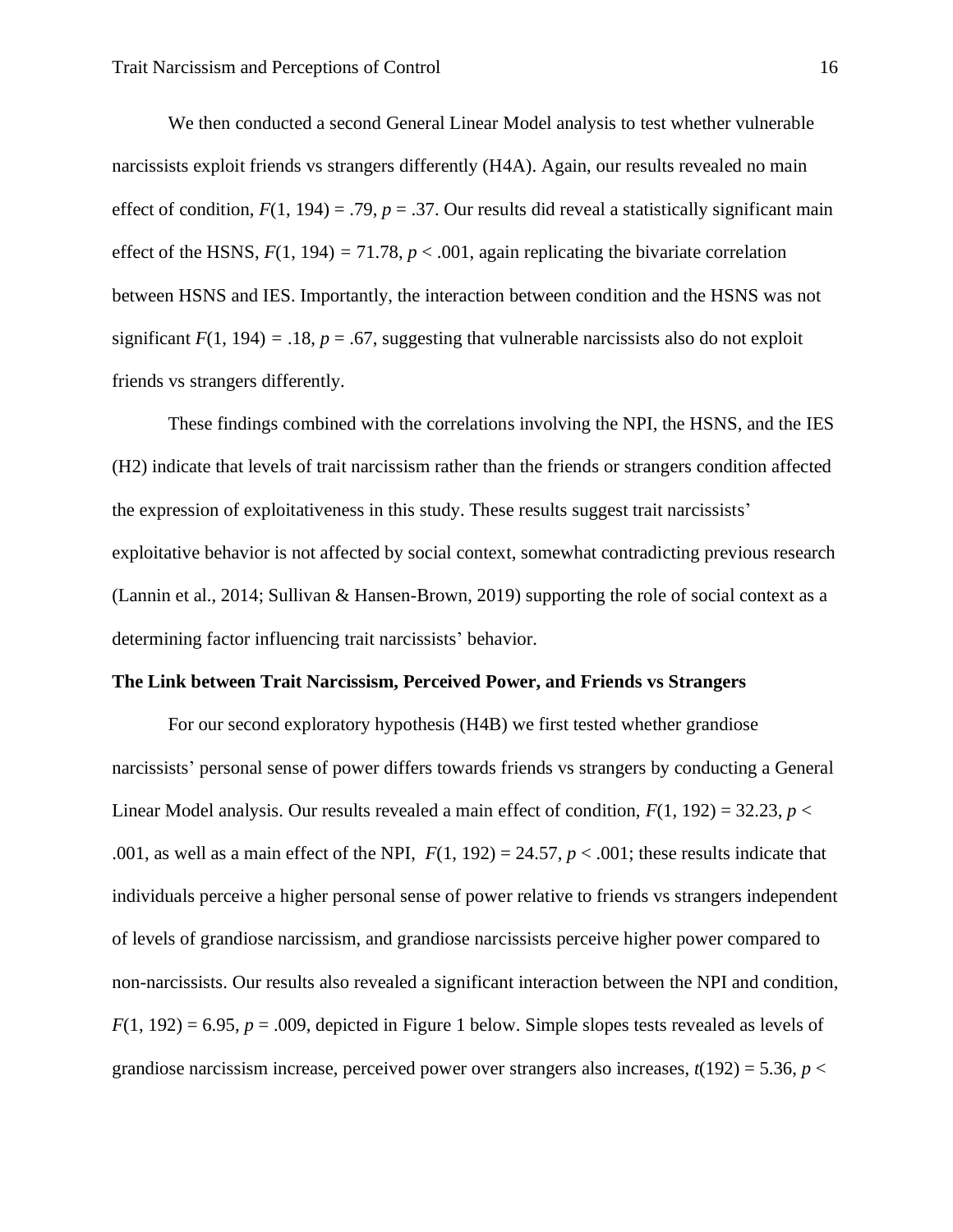.001, but grandiose narcissism levels are unrelated to perceived power in the friends condition,  $t(192) = 1.64$ ,  $p > .05$ . Finally, simple slopes tests indicated that people perceive more power over friends vs strangers at both lower grandiose narcissism levels, *t*(192) = -6.13, *p* < .05, and higher grandiose narcissism levels,  $t(192) = -2.39$ ,  $p = < .05$ .



*Figure* 1. Relationship between grandiose narcissism and percieved power, moderated by social context (friends vs strangers). Asterisks indicate  $p < .05$  for simple slopes tests.

Next, we conducted a General Linear Model analysis to test whether vulnerable narcissists' personal sense of power differs towards friends vs strangers (H4B). Our results revealed no main effect of condition,  $F(1, 193) = .96$ ,  $p = .33$ . Our results did reveal a main effect of HSNS,  $F(1, 193) = 25.62$ ,  $p < .001$ , replicating the bivariate correlation between HSNS and PSP. Finally, our results revealed the interaction between condition and the HSNS was not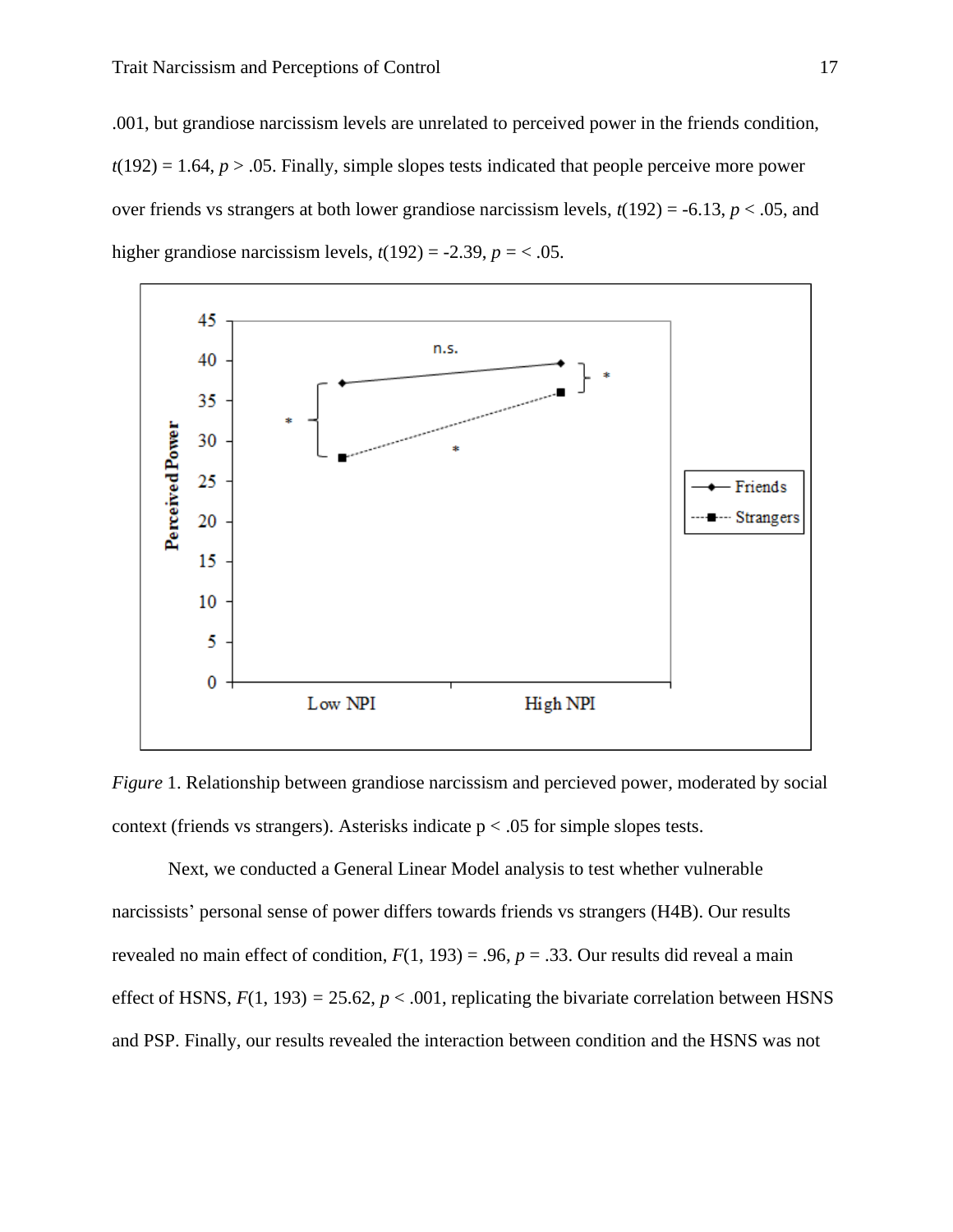significant,  $F(1, 193) = .21$ ,  $p = .65$ , suggesting that while levels of vulnerable narcissism affected personal sense of power, the friends vs strangers condition did not.

#### **Discussion**

 This research examined the relationship between trait narcissism and perceptions of power and control within interpersonal relationships as well as attitudes regarding general life outcomes and exploitative behavior. Several of our hypotheses were supported in this study. We found grandiose narcissism correlated with both exploitativeness (H2) and an inflated personal sense of power (H3A). Vulnerable narcissism correlated with an external LOC (H1B), exploitativeness (H2), and a decreased personal sense of personal power (H3B). We also found that the friends vs strangers condition only influenced perceptions of power for grandiose narcissists (H4B), having no effect on either vulnerable narcissists' perceptions of power or either grandiose or vulnerable narcissists' exploitative behavior.

 Our unsupported hypothesis regarding grandiose narcissism and internal locus of control (H1A) raised questions as to a possible problem in our methodology. The Levenson IPC scale (Levenson, 1973) was used to measure participants' LOC, which consists of three 8-item subscales: the I subscale (internal), the P subscale (powerful others), and the C subscale (chance). Only one of the three subscales measured internal LOC, which may have been insufficient to measure this construct. Cronbach's alpha for the I subscale was also lower than expected ( $\alpha$  = .74) which may have affected our ability to accurately measure this construct. Future research should consider options which create a more balanced measurement of internal LOC.

 Our first exploratory hypothesis (H4A) examined the link between trait narcissism and exploitative behavior. Our results revealed that the friends vs strangers condition had no effect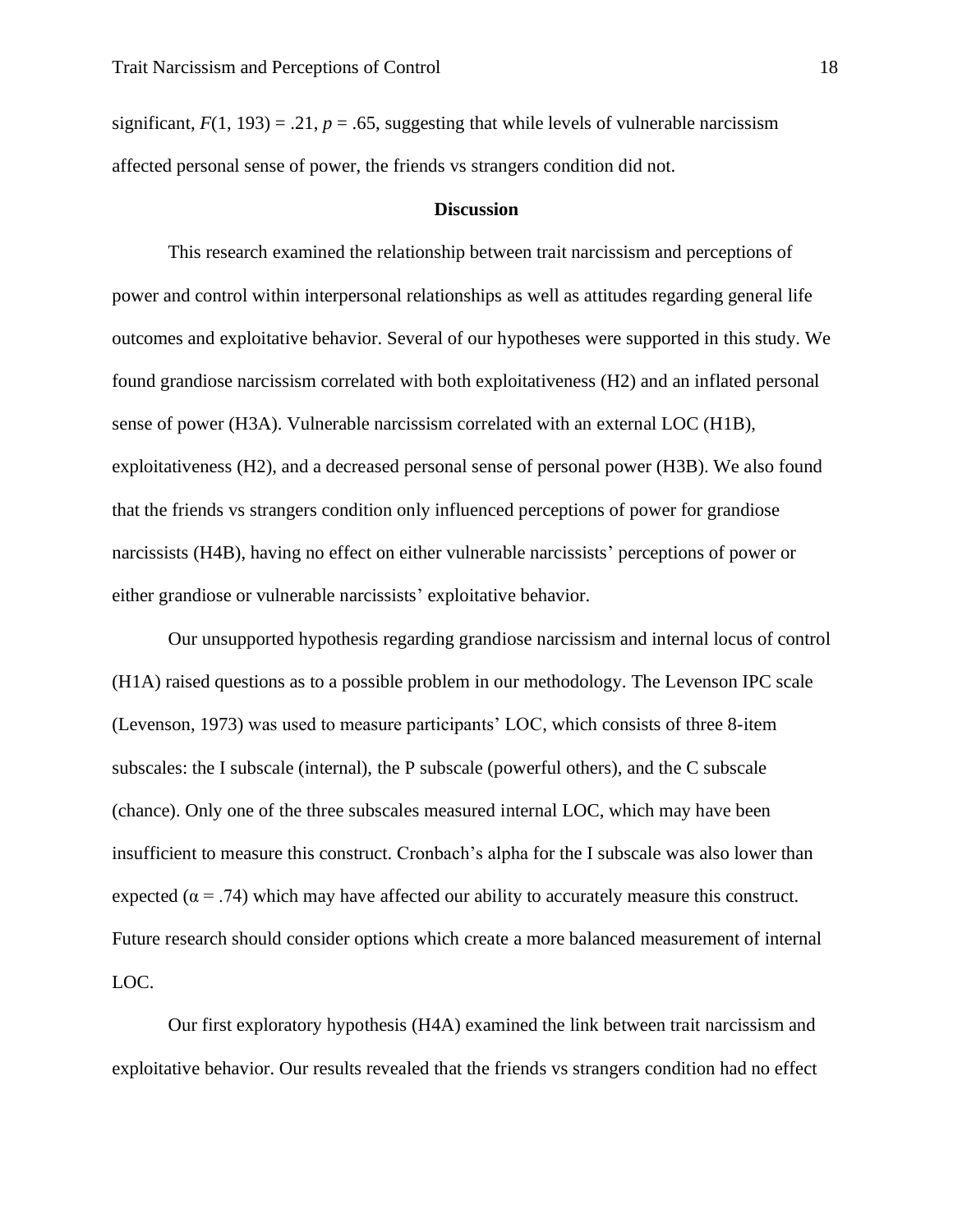## Trait Narcissism and Perceptions of Control 19

on trait narcissists, suggesting trait narcissists do not exploit friends and strangers differently. This result corresponds with previous research identifying exploitativeness as a core narcissistic trait. We suggest future research further examine trait narcissists' expressions of exploitativeness for overt vs covert characteristics. Traits associated with grandiose narcissism such as a selfassured grandiosity, extroversion, and a dominant and aggressive personality (Miller et al., 2011) along with high perceived control (Hansen-Brown, 2018) suggest these individuals may be more prone to open and bold expressions of exploitative behavior. Conversely, traits associated with vulnerable narcissism such as a defensive and insecure grandiosity, combined with feelings of inadequacy and incompetence (Miller et al., 2011) and low perceived control (Hansen-Brown, 2018) suggest these individuals may be likely to engage in a more subtly manipulative and cautious expression of exploitative behavior. While our results found both variants of trait narcissism strongly associated with exploitativeness, the manner in which grandiose and vulnerable narcissists engage in exploitative behavior warrants further examination.

 Our second exploratory hypothesis (H4B) examined the link between trait narcissism and personal sense of power. Our results revealed that both levels of grandiose narcissism and the friends vs strangers condition affected personal sense of power, but the friends vs strangers condition had no effect on vulnerable narcissists. One possible explanation for these results was our modification to the Personal Sense of Power scale (Anderson et al., 2012) creating the friends vs strangers condition. Perhaps our modification insufficiently captured this relationship. The PSP scale is an 8-item measure. In its original format only 2 items reference other individuals (e.g., "I can get him/her/them to do what I want"), while 6 items make generalized inquiries (e.g., "I think I have a great deal of power"). It is possible that transforming all items into inquiries addressing other individuals ("I think I have a great deal of power over my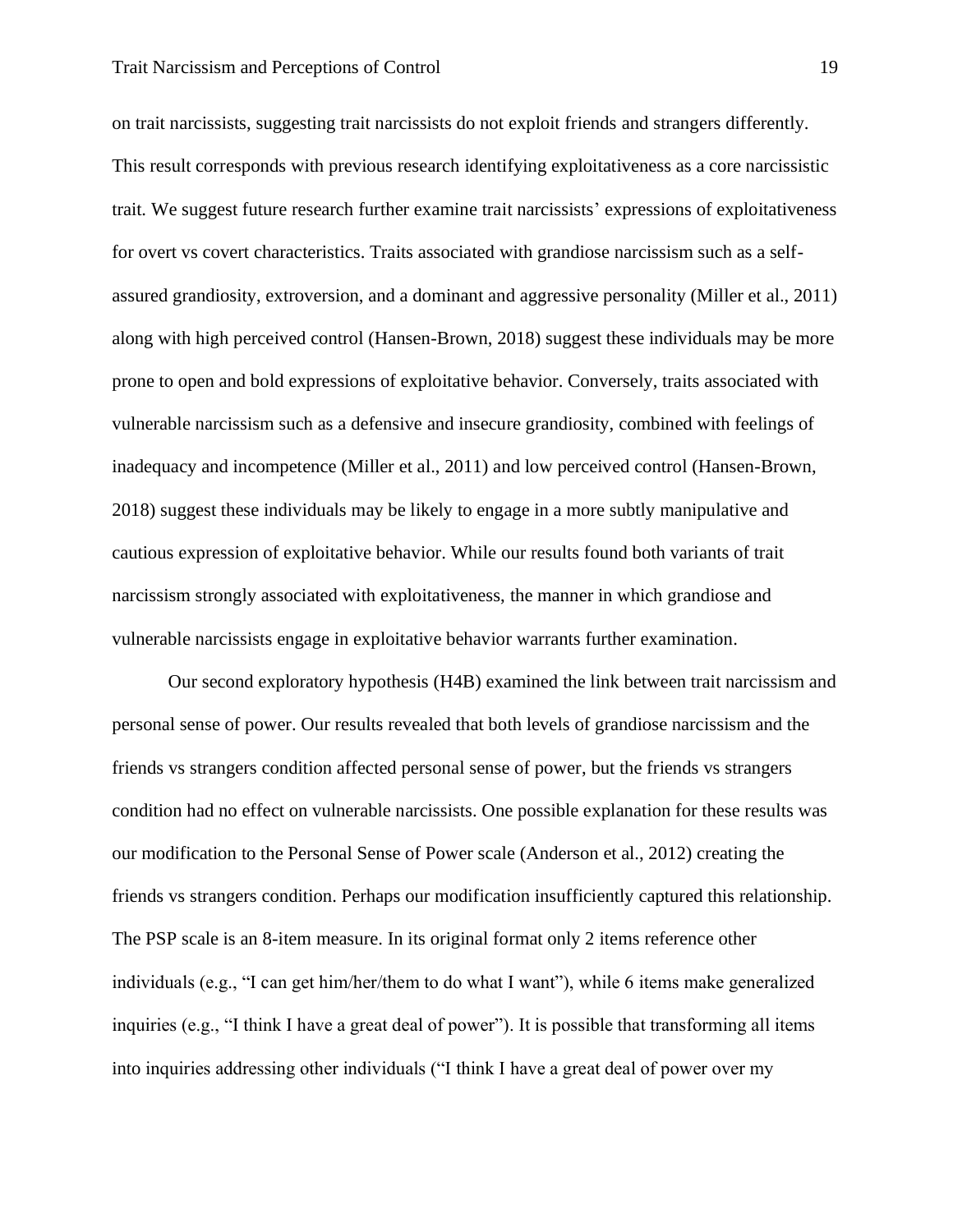friends"; "I think I have a great deal of power over strangers") compromised the original measurement's sensitivity. The original scale strongly correlated with the narcissistic factors of leadership and authority, while it was uncorrelated with the factors of exploitativeness and entitlement (Anderson et al., 2012). Anderson and colleagues (2012) suggest a high personal sense of power is likely connected to a personal belief in one's own superiority. We may have captured grandiose narcissists' self-assured grandiosity, self-perceived superiority, and correlation with extroversion (Miller et al., 2011) better with our modified scale, while vulnerable narcissists' defensive and insecure grandiosity, sense of fragility, and correlation with neuroticism (Allroggen et al., 2018; Miller et al., 2011) was not well captured. Overall, our research appeared to capture power as a construct well, as our results confirmed our hypothesis (H3A, H3B), with grandiose narcissists expressing an inflated personal sense of power and vulnerable narcissists expressing a decreased personal sense of personal power. However, perhaps our modification creating the friends vs strangers conditions was insufficiently sensitive to detect an interaction for vulnerable narcissists. As prior research has found both social pressure (Lannin et al., 2014) and friend vs stranger relationships (Sullivan & Hansen-Brown, 2019) to influence both grandiose and vulnerable narcissists, we recommend future research employ additional measures to examine this relationship further.

 This research has several implications regarding both the research literature and practical applications. One important aspect of this study is it has applied the tenets of the PCTN to predictions involving the relationship between both narcissistic variants and LOC, exploitativeness, and personal sense of power. Basing our hypotheses on the principles of the PCTN adds support for the theory by testing and confirming its predictability. Importantly,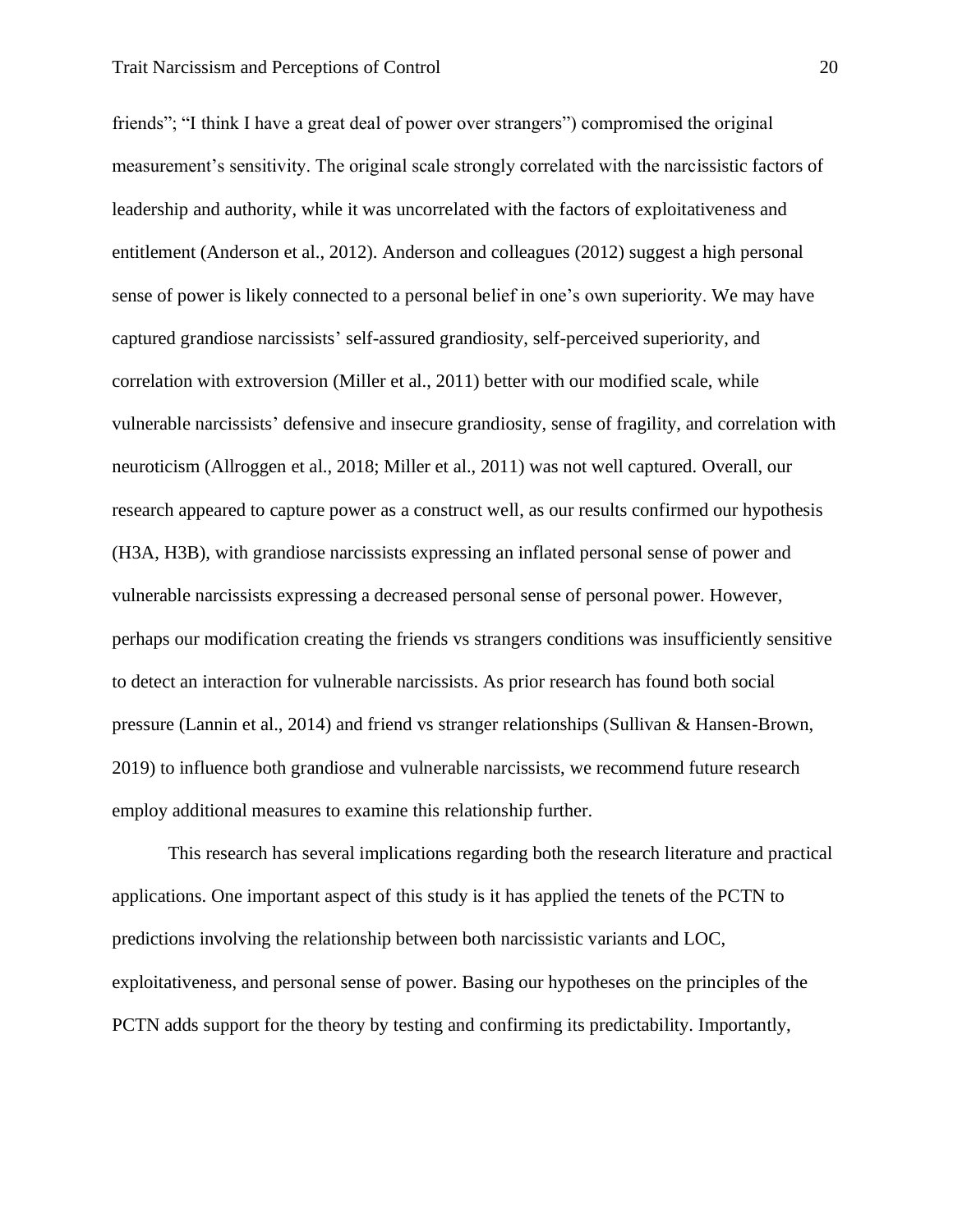evidence supporting the PCTN adds to the literature identifying perceived control as the main point of divergence between grandiose and vulnerable narcissism.

 Beyond its implications involving the PCTN, this research has broader implications relating to research and treatment of narcissistic traits in general. Research studying trait narcissism offers a more detailed and accurate view of narcissism, which has great importance given the recent debate involving the definition of the construct. Research which aids in further clarifying the characteristics of narcissistic traits is essential in resolving this controversy. This research adds to the literature clarifying narcissistic traits particular to both grandiose and vulnerable narcissism. Elucidating traits and related attitudes and behavior patterns specific to each narcissistic variant has important clinical implications. By gaining greater insight into expressions of narcissistic traits which may adversely affect individuals' interpersonal relationships and social interactions, clinicians will be better positioned to mitigate potential negative outcomes.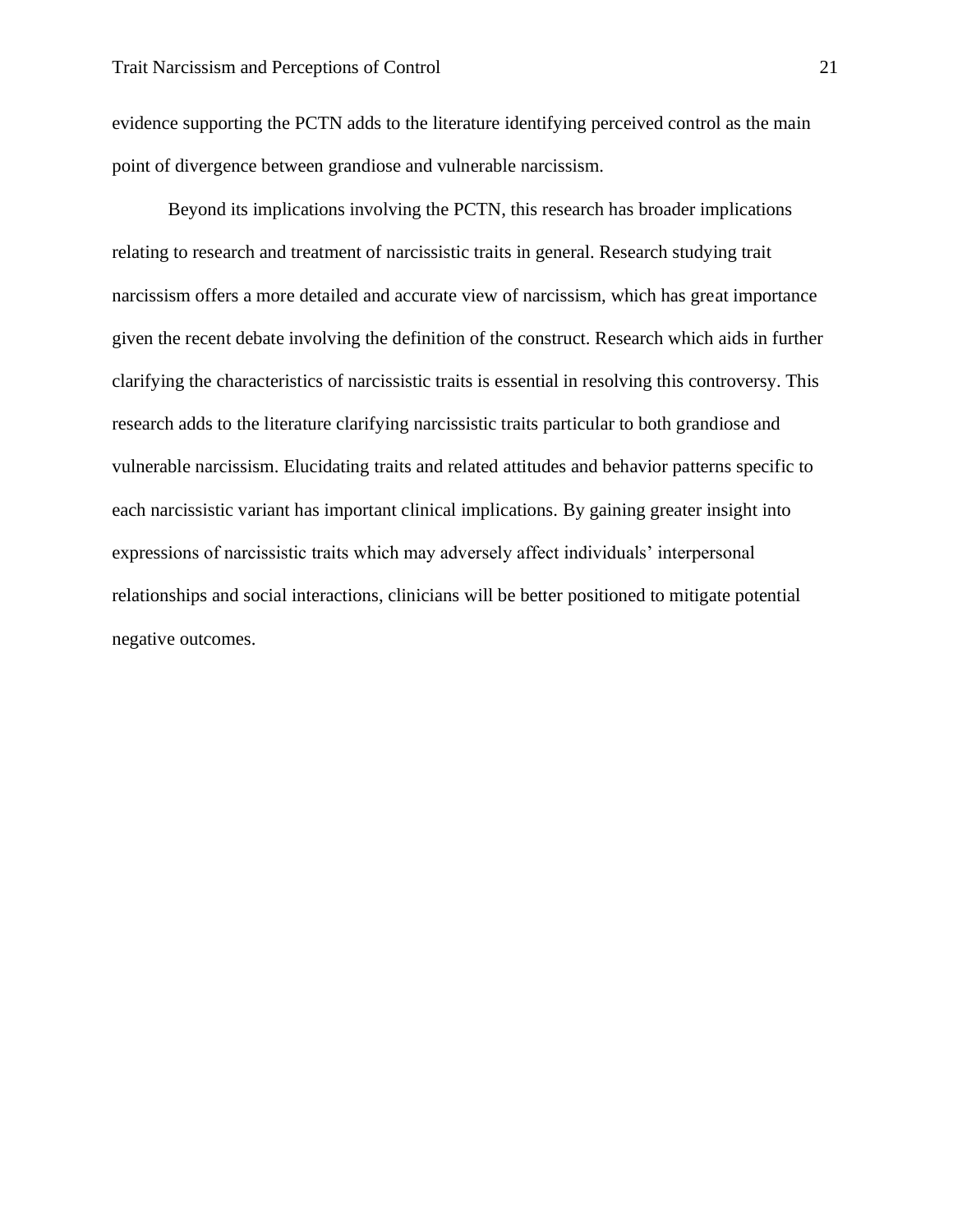## **References**

- Abramson, L. Y., Seligman, M. E., & Teasdale, J. D. (1978). Learned helplessness in humans: Critique and reformulation. *Journal of Abnormal Psychology, 87*(1), 49-74.
- Alloy, L. B., Peterson, C., Abramson, L. Y., & Seligman, M. E. (1984). Attributional style and the generality of learned helplessness. *Journal of Personality and Social Psychology, 46*(3), 681-687.
- Allroggen, M., Rehmann, P., Schürch, E., Morf, C. C., & Kölch, M. (2018). The relationship between narcissism and personality traits of the five-factor-model in adolescents and young adults. *Zeitschrift Fur Kinder- Und Jugendpsychiatrie Und Psychotherapie, 46*(6), 516–522.
- American Psychiatric Association. (1980). *Diagnostic and statistical manual of mental disorders* (3rd ed.) Washington, DC: Author.
- American Psychiatric Association. (2013). *Diagnostic and statistical manual of mental disorders* (5th ed.) Washington, DC: Author.
- Anderson, C., John, O. P., & Keltner, D. (2012). The personal sense of power. *Journal of Personality, 80*(2), 313-344.
- Brunell, A. B., & Buelow, M. T. (2018). Homogenous scales of narcissism: Using the psychological entitlement scale, interpersonal exploitativeness scale, and narcissistic grandiosity scale to study narcissism. *Personality and Individual Differences, 123*, 182- 190.
- Brunell, A. B., Davis, M. S., Schley, D. R., Eng, A. L., van Dulmen, M. H. M., Webster, K. L., & Flannery, D. J. (2013). A new measure of interpersonal exploitativeness. *Frontiers in Psychology*, *4*, 1-9.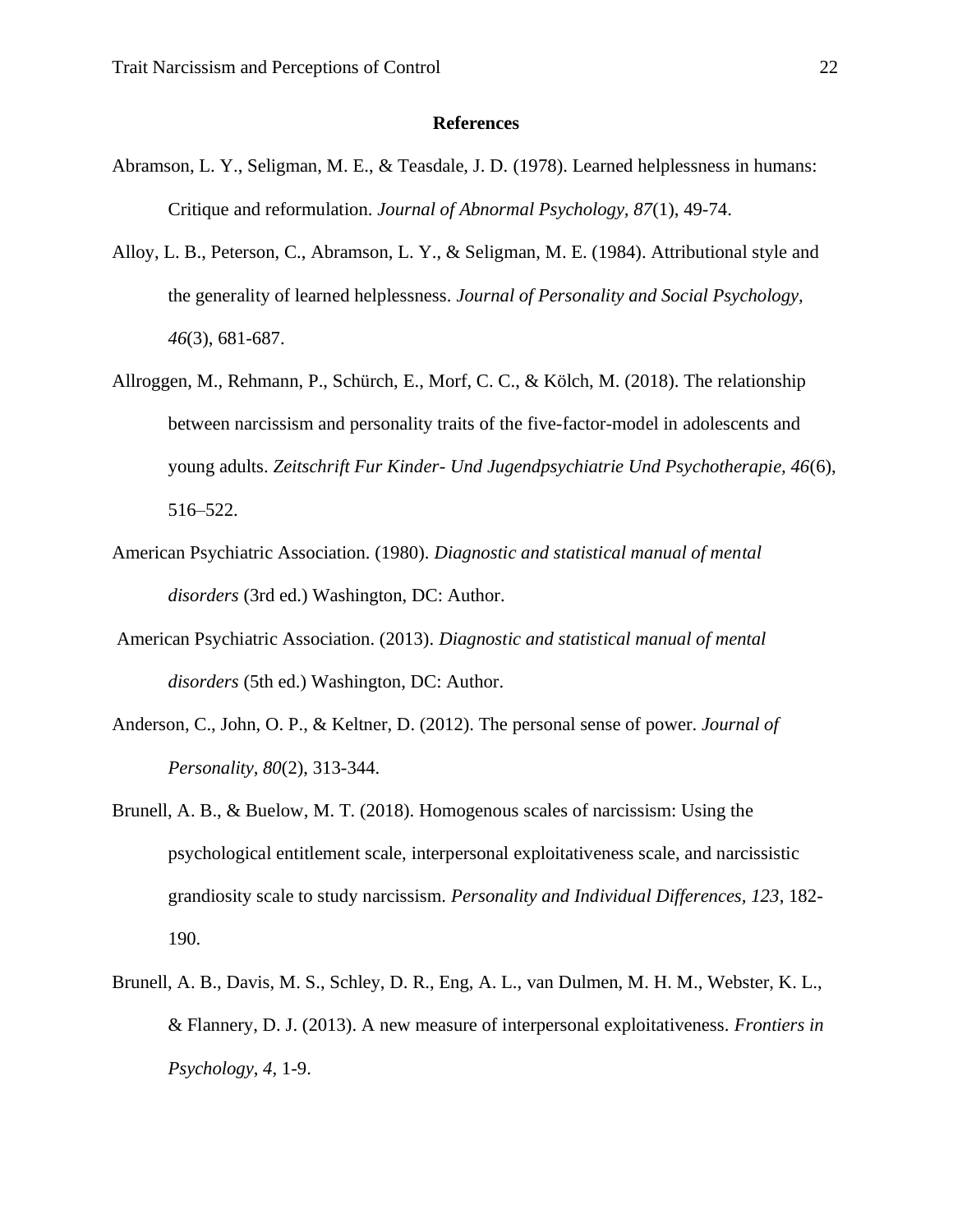- Campbell, W.K., Rudich, E.A., & Sedikides, C. (2002). Narcissism, self-esteem, and the positivity of self-views: Two portraits of self-love. *Personality and Social Psychology Bulletin, 28,* 358-368.
- Faul, F., Erdfelder, E., Buchner, A., & Lang, A.-G. (2009). Statistical power analyses using G\*Power 3.1: Tests for correlation and regression analyses. *Behavior Research Methods*, *41*, 1149-1160.
- Hansen-Brown, A.A. (2018). Perceived control theory of narcissism. In A.D. Hermann, A. Brunell, & J. Foster (Eds.), *The Handbook of Trait Narcissism: Key Advances, Research Methods, and Controversies* (pp. 27-35). Springer.
- Hendin, H.M., & Cheek, J.M. (1997). Assessing hypersensitive narcissism: A reexamination of Murray's Narcism Scale. *Journal of Research in Personality, 31*(4), 588-599.
- Kernberg, O. F. (1970). Factors in the psychoanalytic treatment of narcissistic personalities. *Journal of the American Psychoanalytic Association, 18*, 51-85.
- Konrath, S., Corneille, O., Bushman, B., & Luminet, O. (2014). The relationship between narcissistic exploitativeness, dispositional empathy, and emotional recognition abilities. *Journal of Nonverbal Behavior, 38*(1), 129-143.
- Krizan, Z., & Johar, O. (2012). Envy divides the two faces of narcissism. *Journal of Personality, 80*(5), 1415-1451.
- Langer, E.J. (1975). The illusion of control. *Journal of Personality & Social Psychology, 32*(2), 311-328.
- Lannin, D. G., Guyll, M., Krizan, Z., Madon, S., & Cornish, M. (2014). When are grandiose and vulnerable narcissists least helpful? *Personality and Individual Differences, 56*, 127– 132.